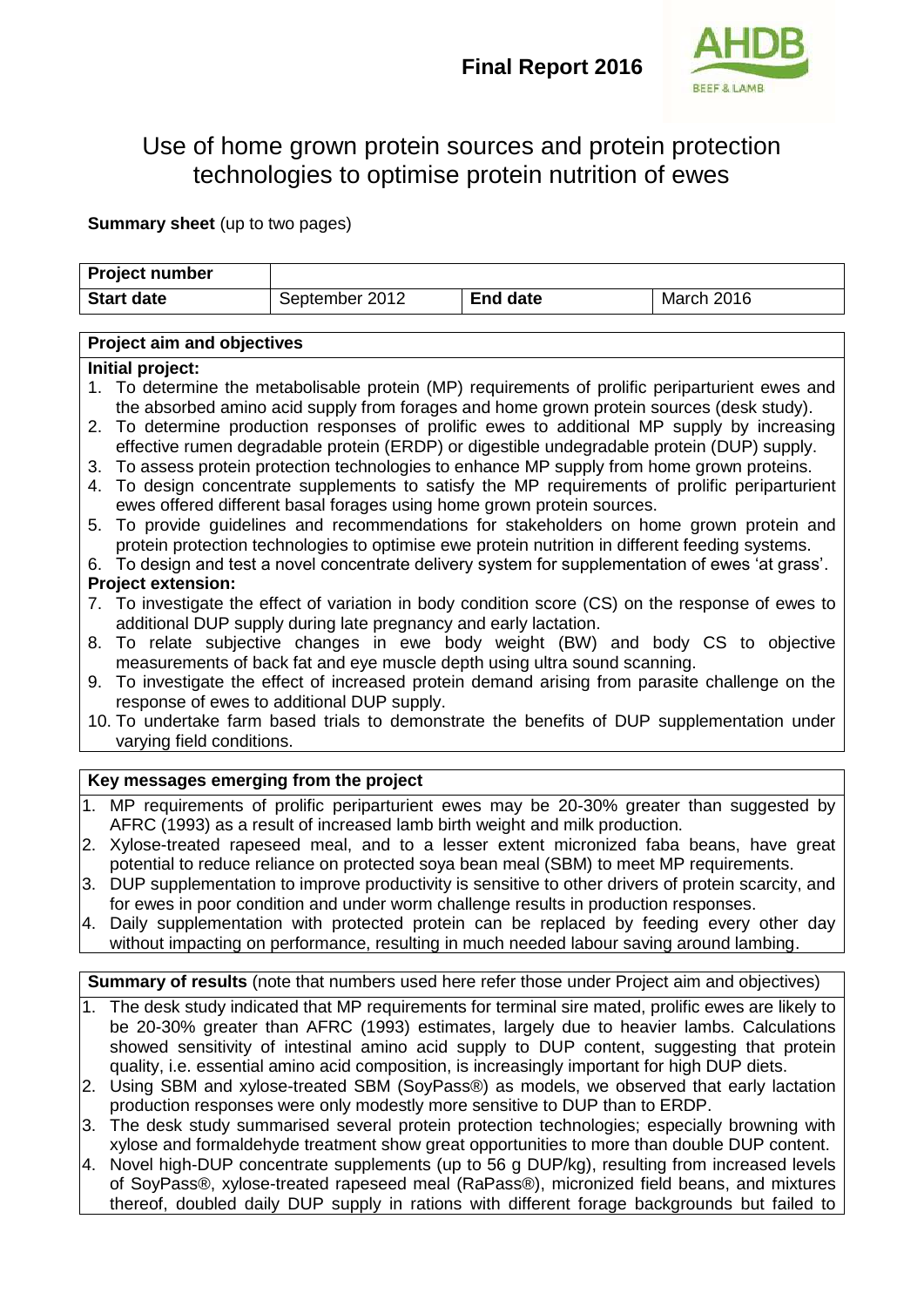

increase lamb weaning BW. The absence of effect of protein source supports the view that home grown protein sources can be used to reduce reliance on SBM in ewe diets.

- 5. The outcomes of this program of work is informing the revision of the "Feeding the ewe" booklet, currently underway with support from AHDB Beef & Lamb, and have been used in a number of end-user activities (Farmer Discussion Groups, Open Days, Farm Trials).
- 6. To feed high DUP pellets in lactation post turnout (~22% DUP), we tested "3-in-1 feeders", systems that allow 24-h access to supplements but restrict intake by making ewes work hard to extract grains from a narrow aperture. Despite sustained efforts, pellets could not be made hard enough to avoid them absorbing environmental water inside the feeder, resulting in bridging and blocking the flow. Indirectly, this project contributed to the development of high DUP feed blocks based on protected SBM, now available to farmers wishing to supplement DUP at grass.
- 7. When ewes were managed to reduce body CS by 0.5 units during mid-pregnancy, benefits of DUP supplementation on ewe performance were observed; for thin ewes, additional DUP supply increased lamb birth weight, colostrum component yields, and subsequent lamb performance to a larger extent than for fit ewes.
- 8. Body condition scoring provides a good subjective indication of back-fat depth. The strong relationship between back-fat and eye-muscle depth suggest that composition and energy value of ewe BW change remains relatively constant across a range of CS. Further work is required to clarify relationships between CS, scanning results and nutrient balance in different breeds.
- 9. It was observed that ewe DUP supplementation did improve litter weaning BW when ewes were exposed to worm challenge upon turn out following periparturient housing in the absence of worm challenge. Unexpectedly, this was not the case for ewes who were under continued challenge during the periparturient period.
- 10. Building on earlier trial work demonstrating that daily volume of SBM can be reduced by 50% when using protected SBM (Sopralin®), farm trials carried out showed that feeding daily protected SBM can be replaced with 3x weekly feeding without impact on ewe productivity. Both outcomes are providing farmers opportunities to reduce costs, save labour and trough space.

| Lead partner               | Scotland's Rural College (SRUC) |
|----------------------------|---------------------------------|
| <b>Scientific partners</b> | Harper Adams University (HAU)   |
| <b>Industry partners</b>   | <b>None</b>                     |
| <b>Government sponsor</b>  | None                            |

| Has your project featured in any of the following in the last year?                                                                                                                                                                                                                              |                                                                                                                                                                                                                                |  |  |  |
|--------------------------------------------------------------------------------------------------------------------------------------------------------------------------------------------------------------------------------------------------------------------------------------------------|--------------------------------------------------------------------------------------------------------------------------------------------------------------------------------------------------------------------------------|--|--|--|
| <b>Events</b>                                                                                                                                                                                                                                                                                    | <b>Press articles</b>                                                                                                                                                                                                          |  |  |  |
| The project has featured in seven end-users events,<br>including Farmer Discussion Groups, Open Days,<br>Agricultural Shows and Workshops; a detailed list<br>is presented in the full report (Q3; Outputs).                                                                                     | The project has featured in eight articles<br>in trade journals, including Scottish<br>Farmer, Sheep and Beef Producer,<br>Daily Post, Grass & Forage Farmer; a<br>full list is presented in the full report (Q3;<br>Outputs). |  |  |  |
| Conference presentations, papers or posters                                                                                                                                                                                                                                                      | <b>Scientific papers</b>                                                                                                                                                                                                       |  |  |  |
| The project has resulted in ten papers presented at<br>Annual Meetings of British Society of Animal<br>Sciences (BSAS) and British Grassland Society<br>(BGS), including at special sessions organised by<br>AHDB Beef & Lamb; a detailed list is presented in<br>the full report (Q3; Outputs). | The expectation is that up to four scientific<br>papers will be resulting from this work<br>over the next two years (Q3; Outputs).                                                                                             |  |  |  |
| Other                                                                                                                                                                                                                                                                                            |                                                                                                                                                                                                                                |  |  |  |
| None                                                                                                                                                                                                                                                                                             |                                                                                                                                                                                                                                |  |  |  |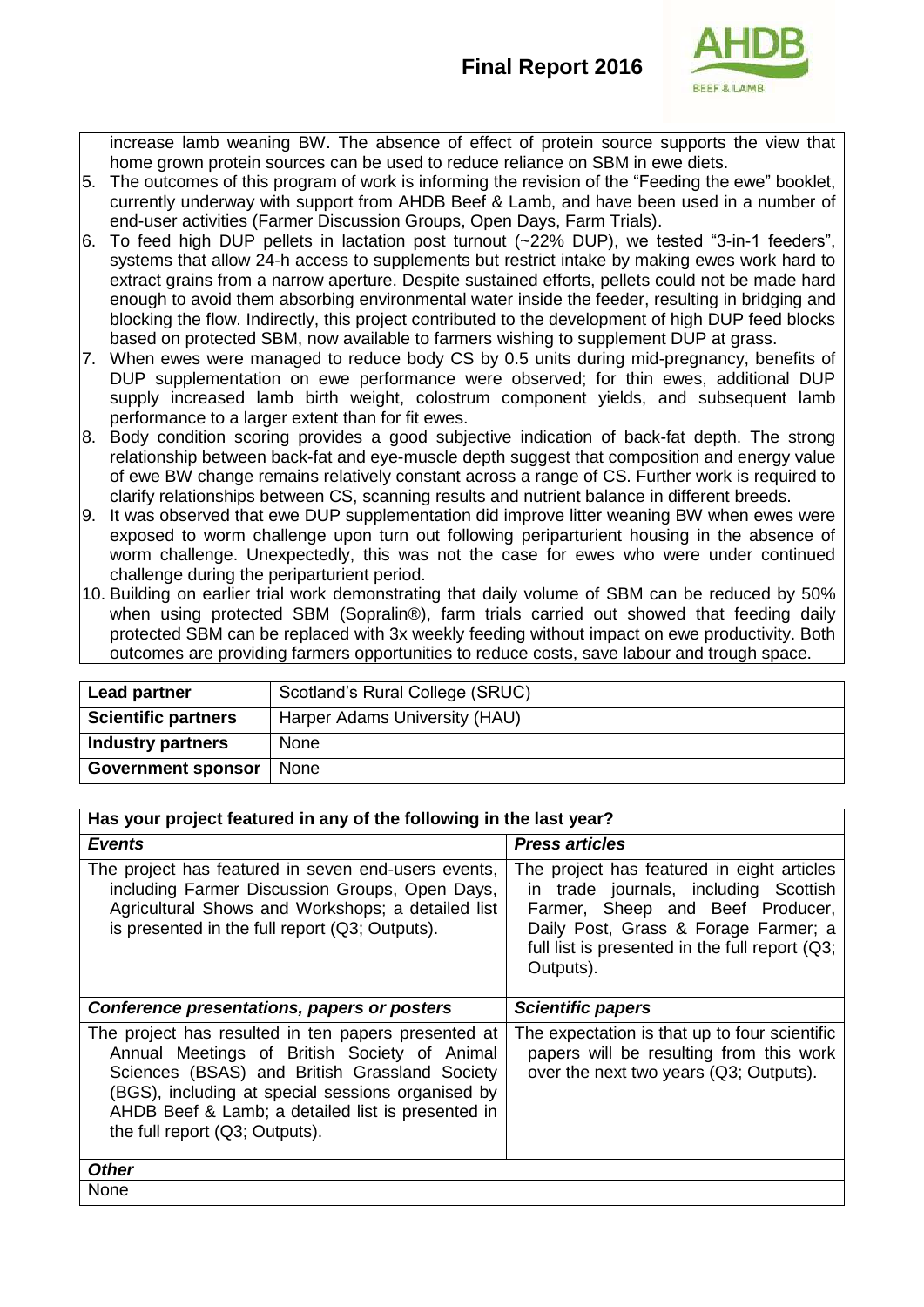

## **Full Report**

### **Q1: Financial reporting –**

|                                                                                  | Yes | No. | N/a |  |
|----------------------------------------------------------------------------------|-----|-----|-----|--|
| Was the project expenditure in line with the agreed budget?                      |     |     |     |  |
| Was the agreed split of the project budget between activities<br>appropriate?    |     |     |     |  |
| If you answered no to any of the questions above please provide further details: |     |     |     |  |
| N/A                                                                              |     |     |     |  |

#### **Q2: Milestones – were the agreed milestones completed on time**?

| <b>Project milestones</b>                                                                                                                                                         | <b>Proposed</b>   | <b>Actual</b>         |  |  |
|-----------------------------------------------------------------------------------------------------------------------------------------------------------------------------------|-------------------|-----------------------|--|--|
|                                                                                                                                                                                   | completion date   | completion date       |  |  |
| Use of home grown protein sources and protein                                                                                                                                     |                   |                       |  |  |
| protection technologies to optimise protein nutrition of                                                                                                                          |                   |                       |  |  |
| ewes                                                                                                                                                                              |                   |                       |  |  |
| Completion of desk study<br>1.                                                                                                                                                    | Jan 2013          | <b>SRUC: Sep 2014</b> |  |  |
| 2. Completion of data analysis of year 1 experiments                                                                                                                              | Dec 2013          | <b>HAU: Jul 2014</b>  |  |  |
| and presentation to PSG                                                                                                                                                           |                   | <b>SRUC: Sep 2014</b> |  |  |
| 3. Completion of data analysis of year 2 experiments                                                                                                                              | Dec 2014          | <b>HAU: Feb 2015</b>  |  |  |
| and presentation to PSG                                                                                                                                                           |                   | <b>SRUC: Jan 2014</b> |  |  |
| 4. Conclusion of cost-benefit analysis                                                                                                                                            | Feb 2015          | Carried over          |  |  |
| 5. Completion of sign of KE material and final report                                                                                                                             | <b>March 2015</b> | Carried over          |  |  |
| The effect of body condition and protein demand on the                                                                                                                            |                   |                       |  |  |
| response of ewes to digestible undergradable protein                                                                                                                              |                   |                       |  |  |
| (DUP) supply (extension)                                                                                                                                                          |                   |                       |  |  |
| 1. Interim report -preliminary results of ewe trial                                                                                                                               | May 2015          | <b>HAU: May 2015</b>  |  |  |
| (animal performance)                                                                                                                                                              |                   | <b>SRUC: Sep 2015</b> |  |  |
| 2. Final report of ewe trial (chemical analysis)                                                                                                                                  | Dec 2015          | <b>HAU: Nov 2015</b>  |  |  |
|                                                                                                                                                                                   |                   | <b>SRUC: Aug 2016</b> |  |  |
| 3. Conclusion of cost benefit analysis (carried over                                                                                                                              | March 2016        | <b>SRUC: Sep 2016</b> |  |  |
| from previous project)                                                                                                                                                            |                   |                       |  |  |
| 4. Final report - All research findings including report                                                                                                                          | April 2016        | <b>HAU: Jul 2016</b>  |  |  |
| on demo farms                                                                                                                                                                     |                   | <b>SRUC: Sep 2016</b> |  |  |
| If any of the milestones above are incomplete/delayed, please provide further details:<br>No cignificant dolove occurred during the project regarding trial work. All trials were |                   |                       |  |  |

No significant delays occurred during the project regarding trial work. All trials were conducted as planned and results presented to PSG. Completion dates above reflect dates of final report for each trial. Overall final reporting slightly delayed due to personal circumstances SRUC lead, though outcomes have been circulated to the PSG in a timely manner.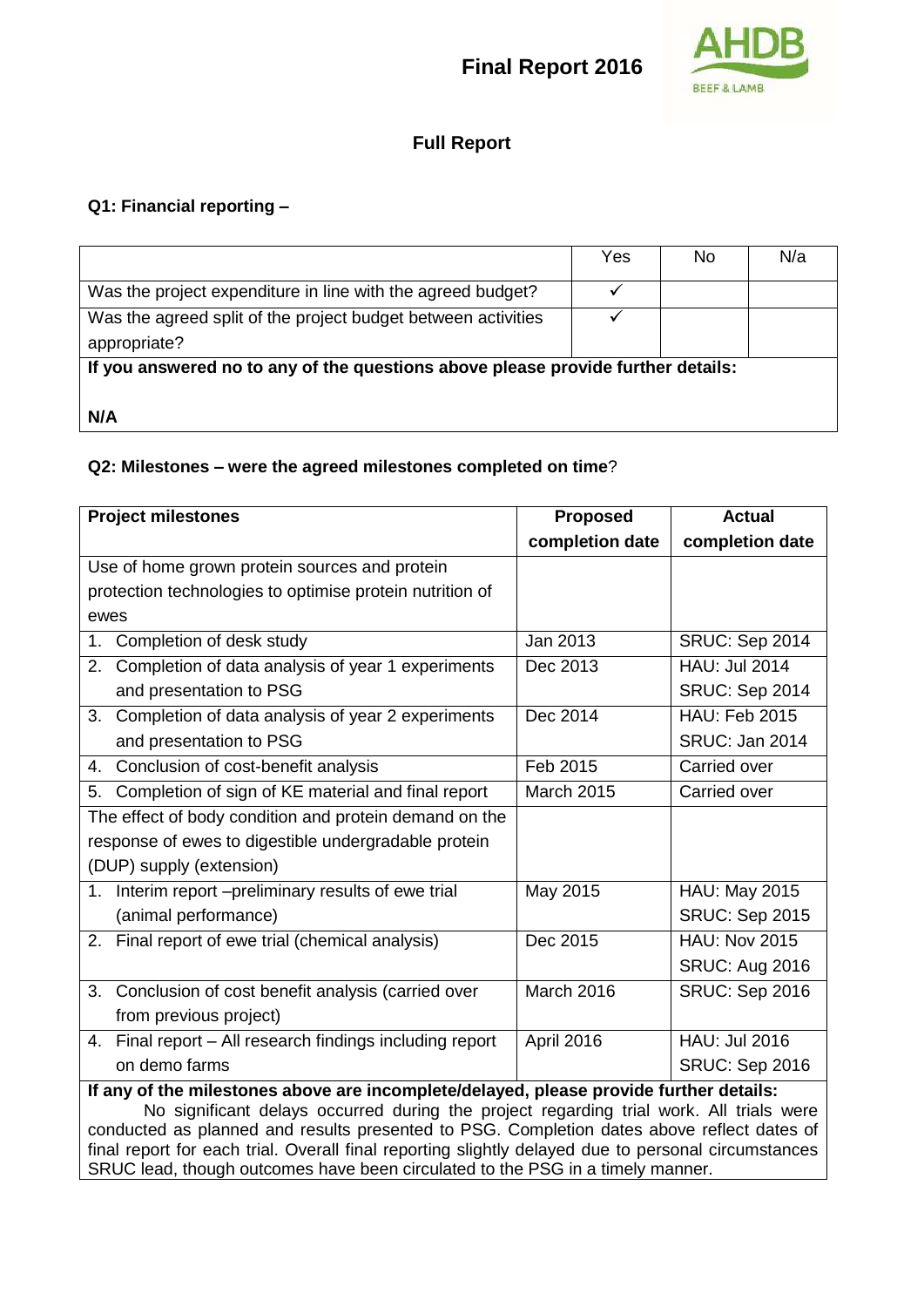

#### **Q3: Results – what did the work find?**

The desk study was conducted at SRUC from October 2012 to September 2014. Three experiments were conducted at HAU and at SRUC between January 2013 and November 2015 to investigate the effect of level and source of protein supply on ewe and lamb performance under differing conditions in terms of type of forage, ewe body condition and worm challenge. Three farm trials were designed in 2015 on frequency of protected proteins supplementation. One trial changed into a case study, due to high PAL silage. Detailed reports on each activity have been presented to AHDB Beef and Lamb. Presented here is a summary.

#### **Desk study (SRUC)**

This desk study was undertaken to assess the feasibility of using protein protection technologies to improve periparturient MP supply from home grown protein sources. To this effect, the reassessment of periparturient MP requirements clearly illustrated that at current levels of productivity AFRC (1993) guidelines underestimate MP requirements, and that in particular the MP requirements of terminal sire tupped Mule ewes are 15 to 25% greater than AFRC (1993) estimates. An overview of protein protection technologies has shown that formaldehyde and xylose treatment is most popular to increase raw material DUP, and there are opportunities to explore using protected RSM as a home-grown replacement for SBM. Heat treated beans may also be a good alternative, though performance studies have yet to be carried out to demonstrate such feasibility. Lastly, the theoretical appraisal of the consequences of protein protection technologies on small intestinal amino acid supply from selected protein sources has illustrated that as DUP levels increase, intestinal amino acid supply also increase but that its amino acid balance changes. As such, care needs to be taken to ensure amino acids are balanced, though what constitute a balanced MP in lactating sheep remains largely unknown.

#### **2013 HAU Experiment 1: Effect of forage type and level and source of protein supply on ewe and lamb performance during late pregnancy and early lactation.**

A 2 x 3 factorial experiment was conducted to investigate the effect of forage type and protein supply on ewe and lamb performance. Forty eight twin-bearing Suffolk x Mule ewes (85.0 kg) were allocated to either hay (H) or straw (S), and one of three concentrate feeds formulated to provide either a low or high level of protein supply from either soya bean meal (SL, SH), or a high protein supply from rape seed meal (RH), but similar levels of metabolisable energy (ME), fermentable ME (FME) and effective rumen degradable protein (ERDP). Concentrate SL contained 188 g/kg DM crude protein (CP) and 26 g/kg DM digestible undegradable protein (DUP), whereas concentrates SH and RH contained 226 g/kg DM CP and 57 g/kg DM DUP. Forages were fed at 0.5 and 0.8 kg/day during pregnancy and lactation respectively, with concentrates being fed to meet predicted ME requirements. Diets HSL and SSL supplied 1.0 and 0.8, whereas diets HSH, HRH, SSH and SRH supplied 1.25 and 1.0 of calculated MP requirements during pregnancy and lactation respectively (AFRC, 1993).

Forage type had no effect on *pre-partum* ewe BW and CS change, but ewes offered S lost more condition *post-partum* than those offered H (1.38 vs 1.13). Similarly, forage type had no effect on colostrum component yields, but ewes offered S had higher total solids (TS) (675 *vs* 563 g/day), fat (365 *vs* 291 g/day) and protein (155 *vs* 136 g/day) yields than those offered H. Ewes offered concentrates SH and RH had higher *pre-partum* BW gains than those offered concentrates SL (7.70, 7.39, *vs* 5.41 kg) and lower CS loses (0.51, 0.45 *vs* 0.62). Similarly, ewes offered concentrates SH and RH had higher colostrum TS, fat and protein yields than those offered concentrates SL TS 887, 701 *vs* 571 g/day; fat 424, 343 *vs* 267 g/day; protein 312, 226 *vs* 178 g/day. However, there was no effect of protein supply on milk component yield an no effect of either forage type or protein supply on lamb birth weight. Iamb growth rate or ewe faecal egg output (FEC). Overall, both forage type and protein supply influenced ewe performance, but had no effect on lamb performance.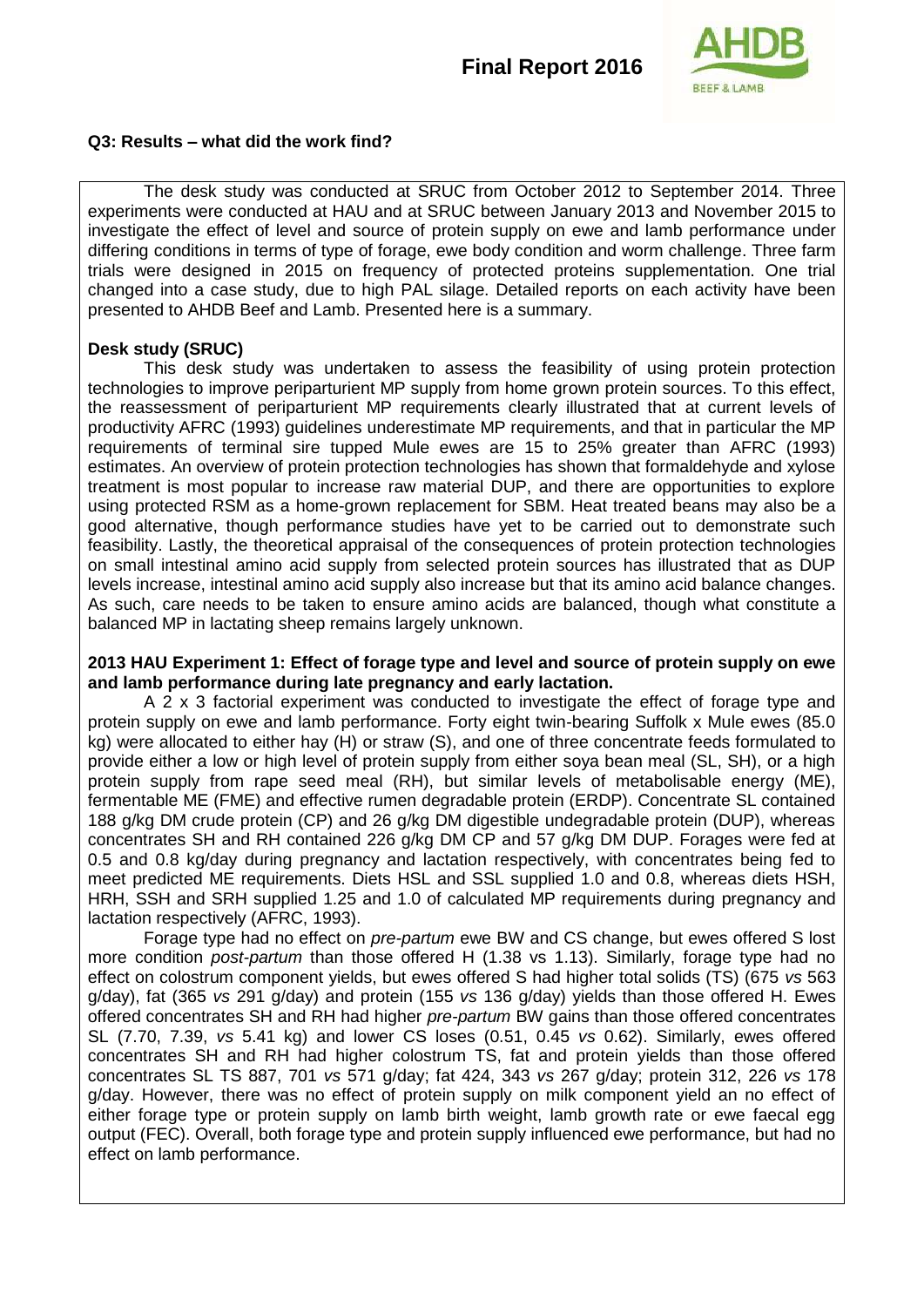

#### **2013 SRUC Experiment 1: To assess whether ewe performance is more sensitive to DUP rather than to CP or MP** *per se***.**

Thirty-two twin-bearing Texel-tupped 2-3 parity Scottish mules, with average BW, CS and faecal egg count (FEC with  $95\%$  CI) of  $77.3\pm2.1$  kg,  $2.85\pm0.05$  and  $225$  (194-261) epg at day -41 (day 0 is parturition) were housed individually and allocated to one of four feeding treatments until day 30 of lactation. The feeding treatments 1, 2, 3 and 4 were formulated to supply 137, 157, 178 and 157 g CP, 87, 93, 107 and 107 g MP, and 29, 34, 41, and 49 g DUP per kg restrictedly fed mixed ration. The latter consisted of 300 g/kg hay and 700 g/kg concentrates, to which additional soya bean meal or SoyPass® were included by replacing appropriate amounts of beet pulp, soya hulls and protected fat to formulate feeding treatments 2 to 4. Ewes were not dewormed at housing, to assess treatment effects on naturally acquired gastrointestinal nematode infections. Ewes were condition scored, faecal sampled for FEC fortnightly and weighed weekly, whilst lambs were weighed at birth, twice daily until day 3 and weekly thereafter. Performance and logtransformed FEC data were analysed using ANOVA with orthogonal contrast statements to assess linear and quadratic effects of feeding treatments, using initial BW, CS and FEC as covariates.

Feeding treatment linearly affected ewe BW gain during late pregnancy and early lactation, with final ewe BW for treatments 1, 2, 3 and 4 averaging 62.1, 63.2, 65.7 and 66.3 kg, respectively (s.e.d. 1.68 kg; P=0.013). A similar tendency was observed for litter BW gain from day 3 onwards, averaging 618, 645, 686 and 664 g/day, respectively (s.e.d. 30 g/day; P=0.068). Feeding treatments did not affect litter birth weight and BW gain over the first three days, i.e. a proxy of colostrum production. Feeding treatment and its interaction with time were not significant for FEC (P>0.50), which averaged 356 (314 to 404) epg during late pregnancy and 366 (316-424) epg during lactation. Feeding treatments also did not affect plasma pepsinogen levels, averaging at 567±58 mU/l.

The absence of strong quadratic effects of feeding treatment on ewe performance data supports the view that ewe performance may be more sensitive to DUP nutrition than to CP or MP nutrition per se. Effects on ewe BW gain and CS were more pronounced than those on litter BW gain, which is consistent with the view that milk production may take priority over maintenance of body reserves (Houdijk *et al.,* 2001). However, the magnitude of feeding treatment effects, especially on litter BW gain, were smaller than those observed in earlier studies (e.g. Kidane *et al.,* 2010), which likely arose from a smaller degree of MP scarcity for feeding treatment 1. It can not be excluded that the latter may have contributed to the lack of feeding treatment effect on ewe FEC. The level of FEC and pepsinogen combined suggest that the parasites present were more likely to be small intestinal than abomasal. As such, the lack of effects of feeding treatment on FEC would be consistent with a smaller sensitivity to host protein nutrition for small intestinal infections than for abomasal infections (Houdijk *et al.,* 2009). Furthermore, the absence of significant challenge in the current experiment may also have contributed to the smaller than expected effects of varying CP, MP and DUP on ewe performance.

#### **2014 HAU Experiment 2: Effect of level and source of protein supply on ewe and lamb performance during late pregnancy and early lactation.**

A 2 x 3 factorial experiment was conducted to investigate the effect of level and source of protein supply on ewe and lamb performance. Forty eight twin-bearing Suffolk x Mule ewes (84.2 kg) were fed on a silage based diet with one of six concentrates formulated to supply either a low (L) or high (H) level of protein either soya bean meal (S) rape seed meal (R) or field beans (B) as the main protein sources. All concentrates were formulated to supply similar levels of ME, FME and ERDP. However, concentrates L was formulated to provide 180 g/kg DM CP and 28 g/kg DM DUP, and concentrates H were formulated to provide 212 g/kg DM CP and 56 g/kg DM DUP. For treatment B, the latter required addition of some protected soya. Silage was fed at 0.5 and 1.0 kg/day DM during pregnancy and lactation respectively, with concentrates being fed to meet ME requirements. Diets L supplied 1.0 and 0.8, whereas diets H supplied 1.25 and 1.0 of calculated MP requirements during pregnancy and lactation respectively (AFRC, 1993).

Level of protein supply had no effect on ewe and lamb performance. Similarly, source of protein supply had no effect on lamb performance, but variable effects on ewe performance. Ewes offered concentrates S tended to be in better condition at the end of the experiment (BW 75.0 *vs*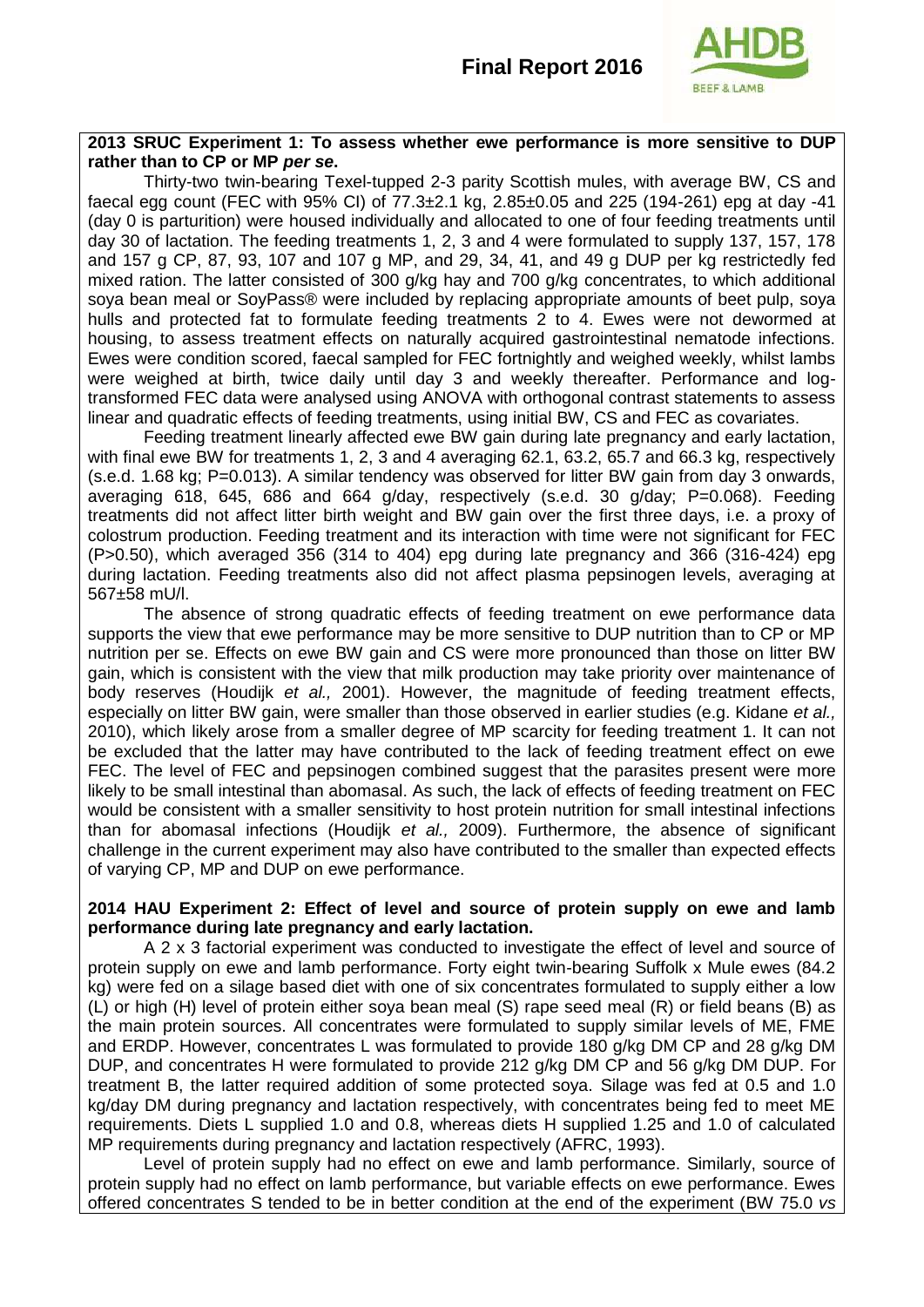

71.0 and 72.0; CS 3.02 *vs* 2.43 and 2.56; back-fat 4.1 *vs* 3.4 and 3.3 mm and eye-muscle depth 22.7 *vs* 22.0 and 20.7 mm) at week +8 *post-partum* than ewes offered concentrates R or B. CS was found to be linearly related with ultrasound fat and muscle depth. Data indicate that at CS 3, ewes were predicted to have a fat depth of 6.5 mm and a muscle depth of 23.7 mm, and that one unit of CS reduction being equivalent to 5.8 mm fat depth and 3.7 mm muscle depth loss. Level of protein supply had no effect on ewe colostrum or milk component yields. However, ewes offered concentrates R had higher milk component yields (TS 716 *vs* 626 and 556 g/day; fat 278 *vs* 235 and 204 g/day; protein 145 *vs* 128 and 117 g/day) than those offered concentrates S and B respectively. This may have resulted from minor differences between diets in digestibility and energy supply. Level and source of protein supply had no effect on lamb birth weight or subsequent lamb performance. The FEC of all ewes was low and relatively constant throughout the experiment, and there was no effect of experimental treatment on FEC or immune status.

Overall, additional protein supply, above requirement, had no effect on ewe and lamb performance, but source of protein supply may have influenced ewe performance. Home growth protein sources such as rape seed meal or field beans can be used to reduce reliance on soya bean meal in ewe diets.

#### **2014 SRUC Experiment 2: Effect of late pregnancy and/or early lactation DUP supplementation on ewe and lamb performance until weaning.**

Multiple-bearing Texel-mated Scottish mules, with mean BW of 81.4±1.1 kg and CS of 3.10±0.05 at day-48 (day 0 is parturition), were housed individually. They received iso-energetic rations (400 g/kg hay; 600 g/kg concentrates) at 0.85 times energy requirements (AFRC, 1993), calculated to supply 0.85 (L) or 1.20 (H)  $\times$  MPr (n=24). Half of each group switched to the alternative treatment at lambing, resulting in four feeding treatment combinations during lactation (n=12). A 2:1 mixture of xylose-treated rapeseed meal (RaPass®) and soya bean meal (SoyPass®) was used to increase DUP levels from 28 to 52 g/kg. From day 7, ewes grazed one of eight 0.5 ha new grass-clover pastures (six ewes and their 12 lambs each), where H ewes were fed a pellet with 600 g/kg RaPass® and 300 g/kg SoyPass® at 400 g/head/day until day 58, supplied in a 3-in-1 feeder. Housed ewes were weighed weekly and CS was taken fortnightly; lambs were weighed at birth and at day 7. During grazing, ewes and lamb BW, and ewe CS, were taken on day 24, day 58 and day 100. Ewe herbage dry matter intake was measured using the nalkanes methodology. Data were analysed using monofactorial ANOVA during pregnancy and 2×2 ANOVA during lactation, with ewes and plots as experimental units before and after day 7, respectively.

Feeding more DUP during pregnancy increased ewe BW from 88.4 to 91.6 kg (s.e.d. 0.98 kg; P=0.002) before parturition, which carried over into early lactation but did not significantly increase litter birth weight, averaging at 10.3±0.25 kg. Ewe CS was not significantly affected. Feeding more DUP during lactation did not affect litter BW gain, which averaged 550±17 g/day but increased ewe BW on day 58 from 74.3 to 78.4 kg (s.e.d. 0.94 kg;  $P=0.035$ ), though at weaning this effect disappeared. Feeding treatments did not affect herbage intake, which averaged 2.89±0.12 kg/d. Feeding more DUP during pregnancy did carry over into lactation on plasma albumin concentrations, increasing from 27.5 to 32.6 g/l (s.e.d. 0.4 g/l; P=0.003) by day 58.

In this experiment, DUP supplementation temporarily increased ewe BW but did not affect litter BW gain. Since ewes had high CS, were worm-free at housing and grazed parasitologically clean pastures, the lack of DUP response may be due to high body reserves and/or low worm challenge. This hypothesis is being addressed but supported by a greater lamb BW gain than that observed in thinner, parasitized ewes grazing parasitologically dirty pastures (Kidane *et al.* 2010). In this experiment, we observed unexpected carry over effects of supplementation during pregnancy on plasma protein levels during eight weeks of lactation. The data unexpectedly showed that DUP supplementation during late pregnancy increased plasma protein (both albumin and globulin) levels during lactation. At face value, this would suggest that ewes not supplemented during late pregnancy would have been in a greater degree of protein scarcity than their supplemented counterparts. This was not reflected in ewe performance, which may have been masked by the presence of body reserved, and puts some doubts on the value of plasma albumin for assessing ewe nutritional status.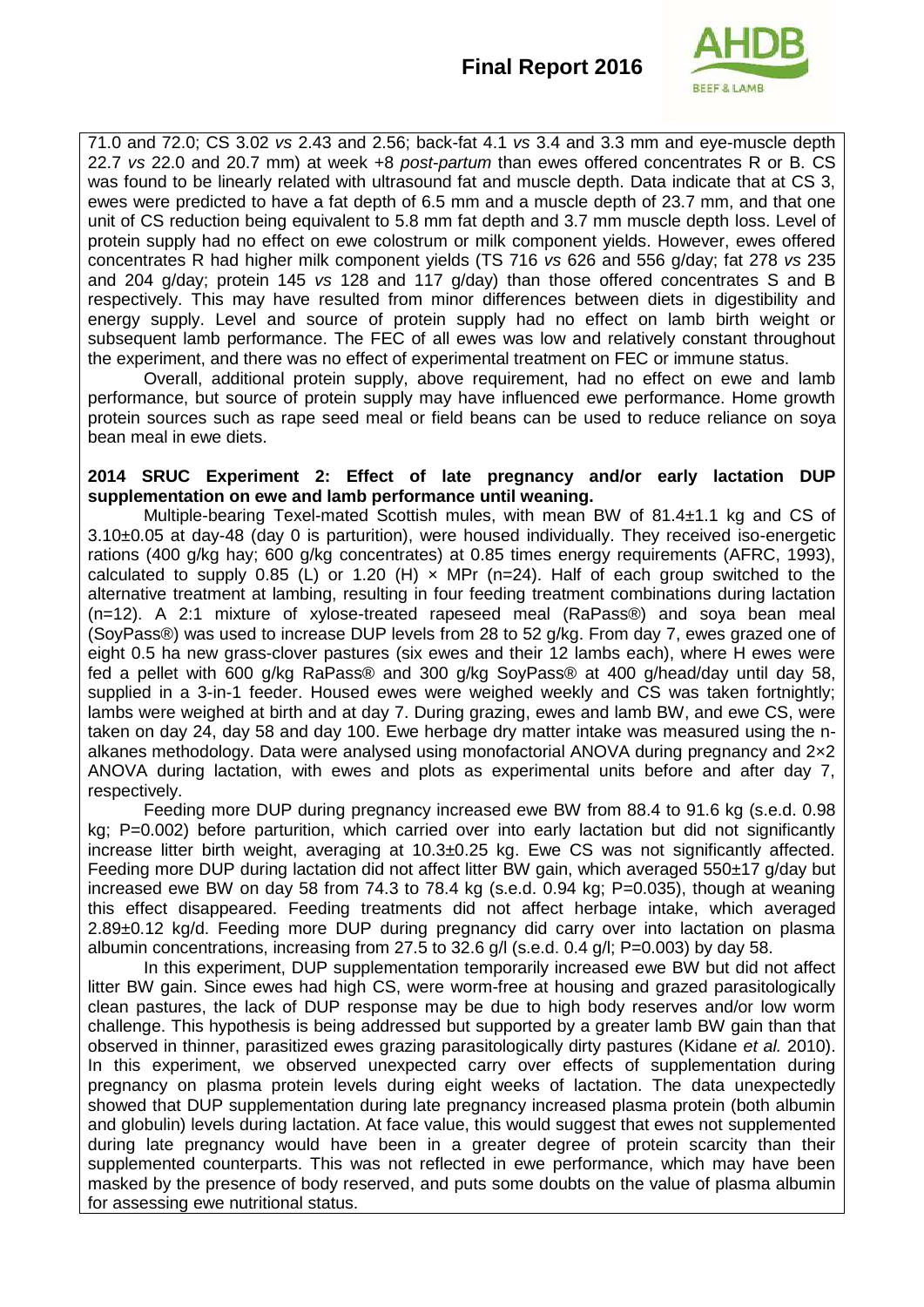

#### **2015 HAU Experiment 3: Effect of nutritional restriction in mid-pregnancy and level of protein supply on ewe and lamb performance during late pregnancy and early lactation.**

A 2 x 2 factorial experiment was conducted to investigate the effect of nutritional restriction in mid-pregnancy and level of protein supply on ewe and lamb performance. Forty-eight twinbearing Suffolk x Mule ewes (77.5 kg) were fed straw *ad-libitum* (L) or straw *ad-libitum* plus 0.5 kg/day concentrate (H) from day 70 to 105 of gestation. From day 105 of gestation ewes were housed individually and fed straw *ad-libitum*, together with one of two concentrates formulated to supply either a low (LP) or high (HP) level of protein supply. Both concentrates were formulated to supply similar levels of ME, FME and ERDP. However, concentrate LP was formulated to provide 180 g/kg DM CP and 28 g/kg DM DUP, and concentrate HP was formulated to supply 212 g/kg DM CP and 56 g/kg DM DUP. Diets LP supplied 1.0 and 0.8, whereas diets HP supplied 1.25 and 1.0 of calculated MP requirements during pregnancy and lactation respectively (AFRC, 1993). Nutritional restriction in mid-pregnancy had no significant effect on litter BW, colostrum and milk component yields and litter growth rate between weeks 0 to +4 *post-partum*. However, between week +4 and week +8 *post-partum* lambs on treatment H had a higher litter growth rate than those on treatment L (506 *vs* 450 g/day). Level of protein supply had a significant effect on both ewe and lamb performance. Ewes fed concentrates HP had a higher *pre-partum* BW gain (12.25 *vs* 9.80 kg) and higher litter BW (10.09 vs 9.26 kg) than those fed concentrates LP. Similarly, ewes fed concentrates HP had significantly higher colostrum component (Colostrum yield 3.37 *vs* 2.55 litres/day) and milk component yields (Milk yield 3.22 *vs* 2.97 litres/day) than those offered concentrates LP, which resulted in higher litter growth rates (599 *vs* 520 g/day) throughout the experiment. *Pre-partum* ewes on treatment LHP had the highest BW gain, CS loss, litter BW and colostrum component yields, which suggests that for ewes in poorer condition, additional MP supply *pre-partum* may be beneficial to maximise litter BW and early lamb performance. However, *post-partum* ewes on treatments HHP had the highest BW loss, milk component yields and litter BW gains. The FEC of all ewes was low and constant throughout the experiment, and there was no effect of experimental treatment on FEC or immune status. Overall, the fact that the effects of nutritional restriction on litter growth rate did not become apparent until week +4 *post-partum* highlights the importance of maternal body reserves in maintaining ewe milk yield and lamb growth rate. The observed responses to additional dietary MP supply depend on the interaction between nutrient requirement and maternal body reserves and require further investigation.

#### **2015 SRUC Experiment 3: Interactive effects of worm exposure and DUP supplementation on ewe and lamb performance.**

Twin-bearing Dorset-mated Dorset crosses, with mean BW of 59.6±0.8 kg and CS of 3.14±0.05 at day 48, were housed individually and dewormed. Then, half of the ewes were dosed until turnout (day 12) with 10,000 *Teladorsagia circumcincta* larvae every Mon-Wed-Fri (Par) and the other half with water (Sham), whilst feeding *ad-libitum* hay and 100 g/day commercial concentrates (n=24). From day -21 until day 12, ewes were fed at 0.9 times energy requirements (AFRC, 1993) a 30:70 hay:concentrate ration. A 1:1 mixture of xylose-treated rapeseed meal (RaPass<sup>®</sup>) and soya bean meal (SoyPass<sup>®</sup>) was used in the concentrates to increase DUP levels from 25 (LP) to 52 (HP) g/kg (n=24). From day 12, ewes grazed one of eight 0.5 ha previouslygrazed grass-clover pastures (six ewes and their 12 lambs each), where HP ewes were supplemented with a high DUP pellet (45% RaPass® and 45% SoyPass®) at 400 g/head/day until day 57. Housed ewes were assessed regularly for BW, CS, and serum BOHB. Lambs were weighed at birth and day 12. During grazing, ewes and lamb BW, and ewe CS and faecal egg counts (FEC), were taken on day 36, day 57 and day 105 (weaning). Data were analysed using 2×2 ANOVA, with ewes and plots as experimental units before and after day 12, respectively.

Experimental parasite exposure reduced ewe BW until turn out from 58.1 to 56.2 kg (s.e.d. 0.56 kg; P=0.027) but led to increased ewe BW at weaning from 49.2 to 54.1 kg (s.e.d. 0.87; P=0.089), which coincided with lower FEC in Par ewes than Sham counterparts at day 57 and weaning. This was most likely a reflection of ewes being exposed to natural challenge upon turn out whilst being away from challenge during housing. Treatments did not affect CS, which gradually reduced to 2.30±0.06 at turn out and then increased to 2.91±0.12 at day 105. Both DUP supplementation and parasite exposure increased serum β-hydroxy-butyrate (BHB) at day 12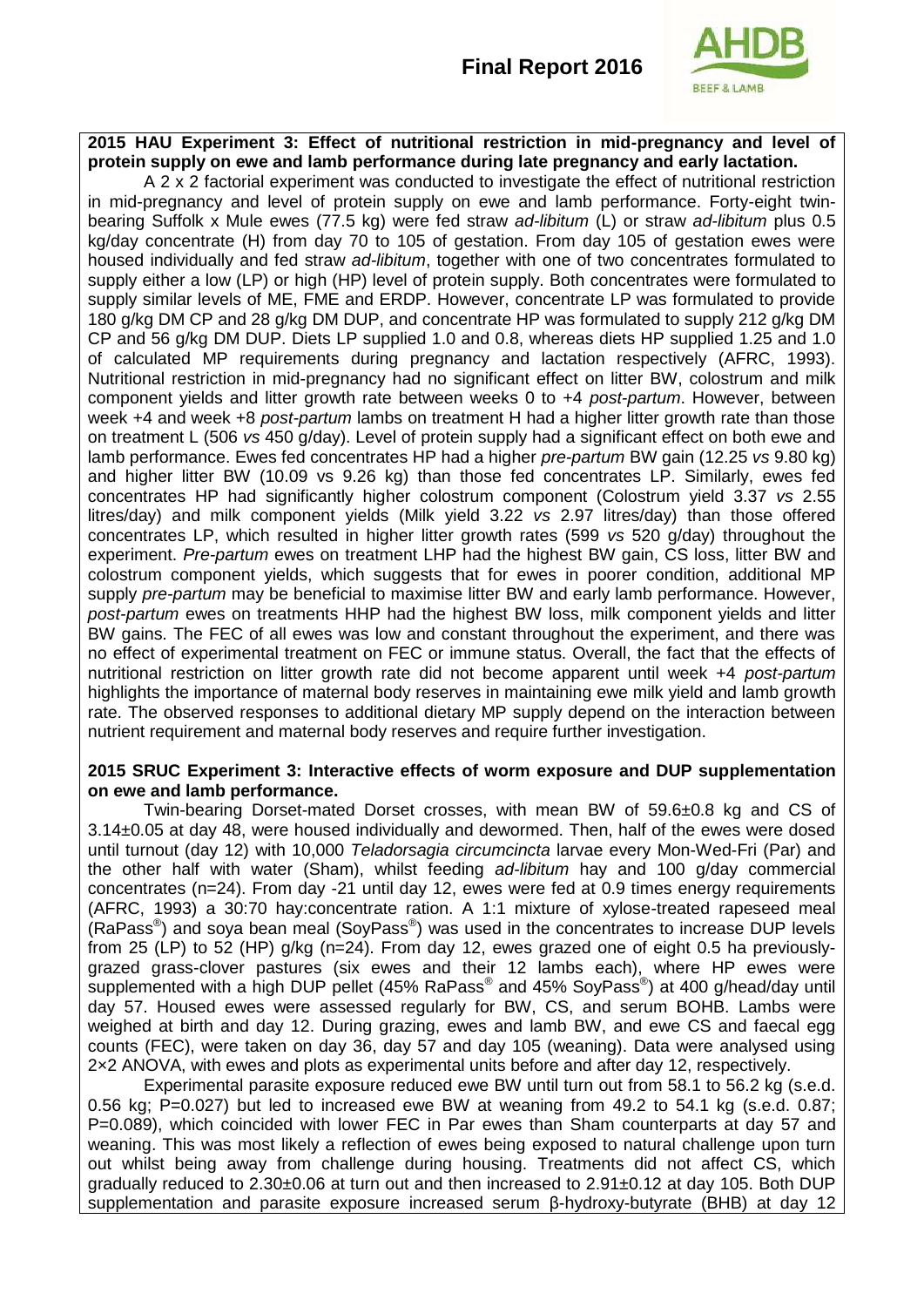

though levels remained well below 1 mmol/l, indicating no risk for twin lamb disease. DUP supplementation increased periparturient ewe BW throughout supplementation, reaching a maximum effect by day 36 of 54.8 vs 57.9 kg (s.e.d. 0.84 kg; P=0.015) and litter BW at turnout through weaning, though more pronounced for Sham ewes, where litters ended up  $\sim$ 7 kg heavier upon DUP supplementation. The FEC of Par ewes was greater than that of Sham ewes on day 36 (P<0.001), but smaller on day 57 (P<0.001) and day 105 (P=0.071). DUP supplementation reduced Par geometric FEC by ~40% on day 36, but this interaction was directional at best (P=0.130). Parasite exposure increased plasma pepsinogen during housing, but this fell faster during grazing than for the Sham ewes, whose pepsinogen levels increased over time.

This data support the view that in the presence of worm challenge, DUP supplementation may boost ewe performance. The unexpected temporal effects of experimental challenge on ewe BW and FEC indicate that ewes were exposed to natural infection post turnout, and that previous worm exposure may assist a faster return to immunity as lactation progresses.

#### **2015 SAC/SRUC Farm trails: Impact of reduced frequency of DUP supplementation on ewe performance.**

Three farm trials were designed to demonstrate that feeding high DUP supplements 3x per week (TW) would not affect ewe performance compared to feeding it daily (D), achieving the same amount of DUP per week. One of the farms dropped out due to high potential acid load (PAL) silage, and was not able to take the risk associated with potentially low silage intakes.

On Farm 1, two groups of 50 twin-bearing ewes were fed a TMR containing Ultrasoy® (formaldehyde protected SBM) as the sole supplement to mineralised silage, fed either once/day at 100 g or 3 times weekly at 227 g per feeding. The silage that was available had an 11.7 MJ ME, 116 g protein, 3.6 pH, dry matter of 287 g/kg, and PAL of 824 meq/kg DM, and was fed *ad libitum*. The silage was from perennial rye grass with 50 g/kg potatoes and some oats. No other supplements were given. Birth weights averaged 4.21 for D lambs and 4.25 kg for TW lambs, which did not differ significantly. Blood samples were checked for BHB, which was 1.17 (range 0.3-4.7) for D ewes and 0.43 (range 0.3-1.0) for TW ewes. The outlier in D ewes was a problematic older ewe. Omitting that data point, it was concluded there was no detrimental impact on BHB levels, which were below threshold for twin lamb disease. Urea and albumin levels were 4.90 mmol/l and 30 g/l for TW ewes, and 4.95 mmol/l and 28 g/l for D ewes. These values did not differ significantly. Subsequent lamb growth appeared normal, though no additional records were taken. The farmer concluded that in future years to save labour and cost she would target producing high quality silage supplemented with only Ultrasoy/Sopralin and mineral and vitamins. The feeding method of adding Ultrasoy/Sopralin to a TMR on 3 days a week vs daily could also save labour. The trial proved the concept that alternate day feeding works when given as a TMR and provided further good evidence for good ewe performance on high quality silage + DUP supplementation.

On Farm 2, two groups of 60 twin-bearing ewes were trough fed Ultrasoy® again as the sole supplement to mineralised silage at same rates as in Farm 1. The silage used was made from perennial ryegrass, cut in June and indicated a DM of 278g/kg, ME content of 11.9 MJ/Kg.DM with a CP of 144g/kg DM. The silage PAL, although high at 854 meq/kg DM, was not considered high enough to cause intake problems on this silage with optimum dry matter content for sheep and a pH of 4.4. Birth weights recorded averaged 5.37 for TW lambs and 5.28 kg for D lambs, which did not differ significantly. Week 8 BW averaged 22.98 and 22.54 kg, respectively, indicating growth rates of 314 and 300 g/day, respectively. Blood samples were checked for BHB, which was 0.67 (range 0.4-1.1) for TW ewes and 0.53 (range 0.4-0.8) for TW ewes. Urea and albumin levels were 7.2 mmol/l and 26.8 g/l for TW ewes, and 7.7 mmol/l and 26 g/l for D ewes. These values did not differ significantly. This trial provided evidence that there were no production penalties from feeding protected soya 3X a week vs daily, however every second day feeding was introduced as it was easier to remember when to feed. The farmers were very enthusiastic about the savings in cost and labour from the new feeding regime compared to previous years when moderate quality silage was supplemented with heavier compound feeding. Further work is needed to make supplementation of soya / protected soya at pasture after lambing easier as feeding in troughs in wet weather caused wastage.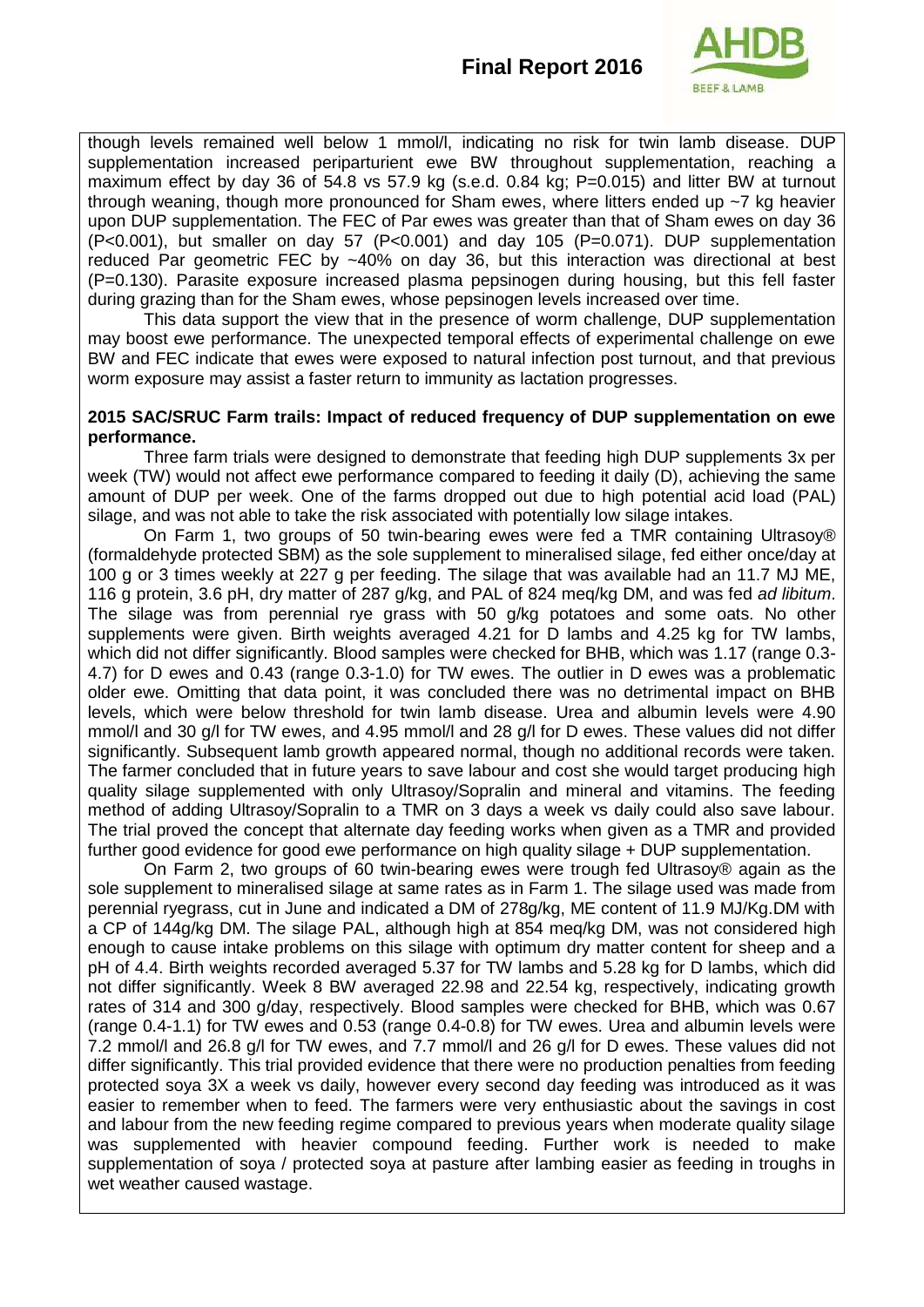

### **Outputs from the project**

## *Events*

- 1. SAC Sheep Group (Carfaemill), 18 Feb 2015.
- 2. Society Feed Technologists Ruminant Conference (Coventry), 23 Apr 2015.
- 3. NorthSheep (Cockermouth), 3 Jun 2015.
- 4. Field Day, Causeypark Farm (Causeypark), 13 Oct 2015.
- 5. Feed into Lamb: Ewe nutrition workshop (SRUC, Edinburgh), 4 Feb 2016.
- 6. SAC Sheep Group (Carfaemill), 7 Mar 2016.
- 7. Scotsheep (Blyth Bridge), 1 Jun 2016.
- 8. AHDB Beef & Lamb Sheep Research Day, (HAU, Newport), 19 Jul 2016.
- 9. AHDB Beef & Lamb Consultants Workshop (Coventry), 13 Sep 2016.

*Articles* (all by Vipond JE, SAC Consultancy)

- 1. Sheep feeding needs new nutrition model. Sheep and Beef Producer, Spring 2015, p 20-21.
- 2. Making the most of protein in ewe feeds. Scottish Farmer, 14 Feb 2016.
- 3. Practical methods of feeding DUP to sheep. SRUC Farming for a better climate. Mar 2016.
- 4. Machynlleth sheep farmer saves a small fortune with new feeding regime. Daily Post, 14 Apr 2016.
- 5. Sheep farmers urged to watch out for acidic silage. Aberdeen Press and Journal, 10 Feb 2015.
- 6. Improved margins from better feeding of ewes. Grass & Forage Farmer, Winter 2015.
- 7. Reducing lost profits. Scottish Farmer, 25 Jul 2015, p 16.

## *Conference papers*

- 1. Houdijk JGM, 2014. Benefit of by-pass based protein supplementation on periparturient ewe performance. Advances in Animal Biosciences 5, 30.
- 2. Houdijk JGM, Vipond JE, 2014. Home-grown alternatives for by-pass soya bean meal. Advances in Animal Biosciences 5, 17.
- 3. Houdijk JGM, Smith LA, Vipond JE, 2015. By-pass based protein supplementation and periparturient ewe performance. Advances in Animal Biosciences 6, 162.
- 4. Houdijk JGM, van der Heiden A, Trienes Y, Vipond JE, 2016. Interactive effects of by-pass protein supplementation and parasitism on ewe performance. Advances in Animal Biosciences 7, 18.
- 5. Vipond JE, 2015. High quality silage with flat rate supplementary feeding of soya for ewes. Proceedings of the British Grassland Society, Sep 2015.
- 6. Wilkinson RG, Naylor N, Mackenzie AM, Pattinson SE, Donaldson J, 2014. Effect of forage type and level and source of DUP supply on ewe and lamb performance. Advances in Animal Biosciences 5, 18.
- 7. Wilkinson RG, Gauld C, Mackenzie AM, Pattinson SE, Donaldson J, 2015. Effect of level and source of protein supply on the performance of ewes during late pregnancy and early lactation. Advances in Animal Biosciences 6, 158.
- 8. Wilkinson RG, Gauld C, Mackenzie AM, Pattinson SE, Donaldson J, 2015. Relationship between body condition, back-fat and muscle depth in Suffolk x Mule ewes. Advances in Animal Biosciences 6, 163.
- 9. Wilkinson RG, Naylor N, Mackenzie AM, Pattinson SE, Donaldson J, 2016. Effect of nutritional restriction in mid-pregnancy on the response of ewes to additional protein supply in latepregnancy and lactation. Advances in Animal Biosciences 7, 17.
- 10. Wilkinson RG, Houdijk JGM, 2016. Should we feed more metabolisable protein to pregnant and lactating ewes? Advances in Animal Biosciences 7, 164.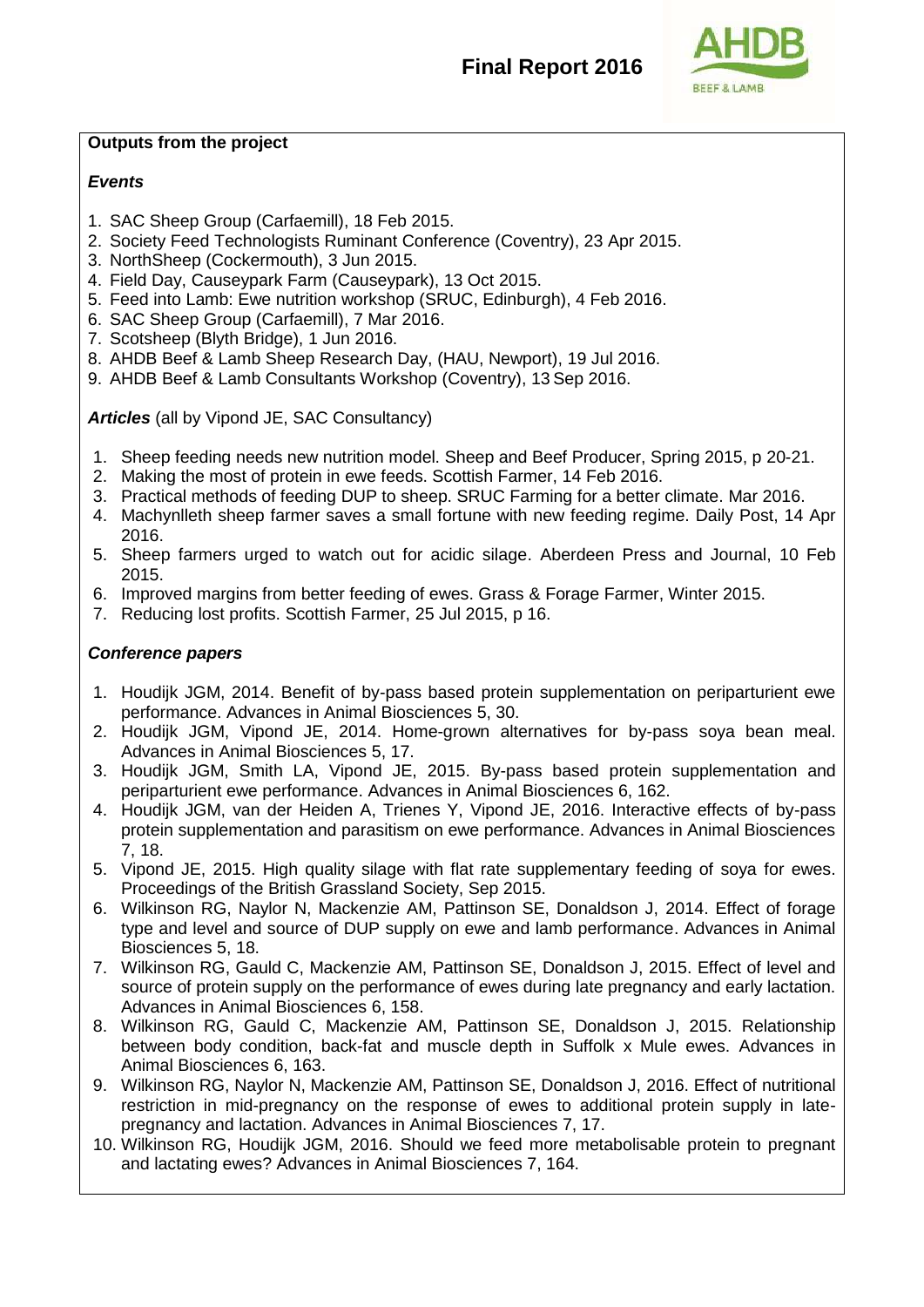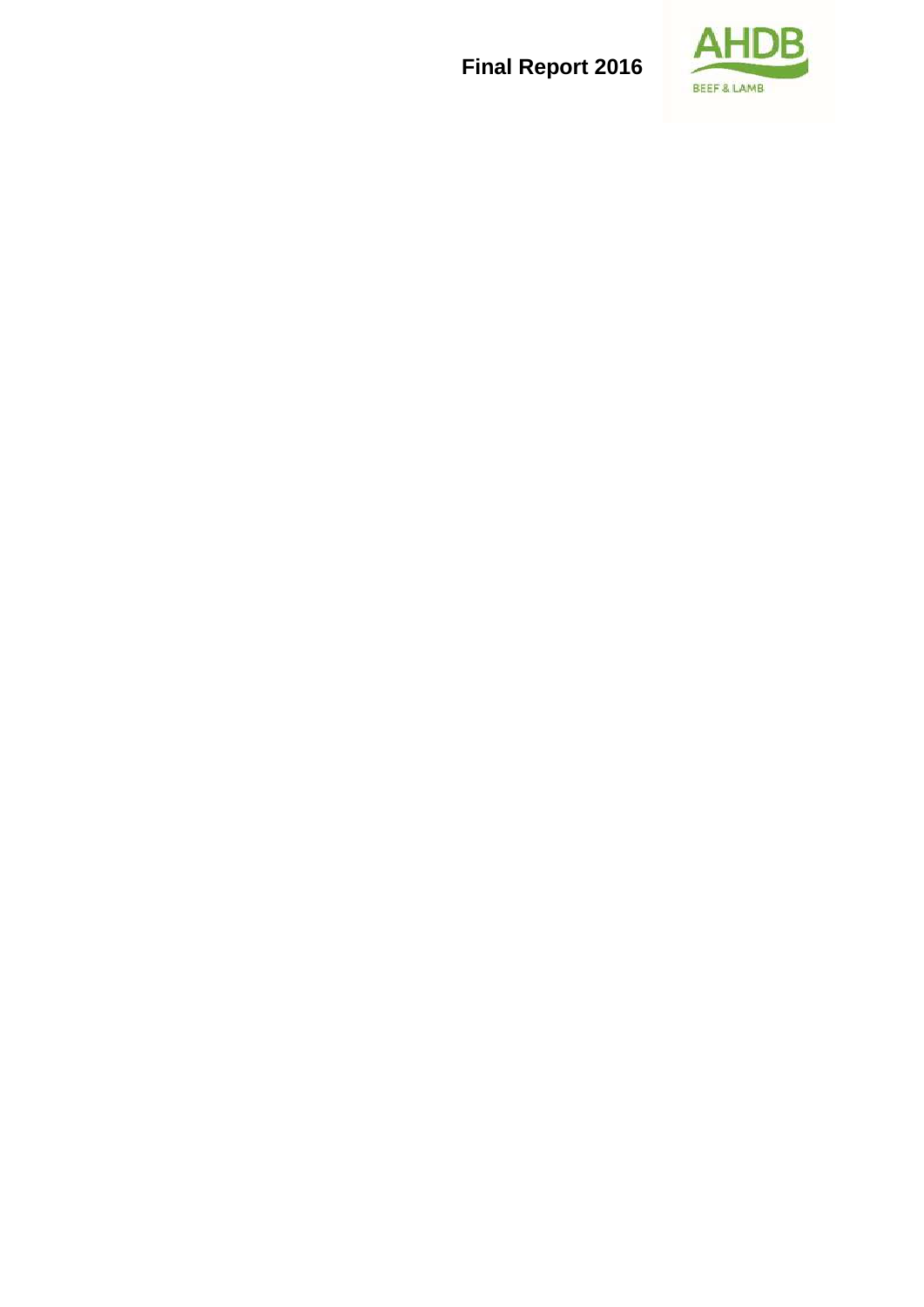

#### **Q4: Discussion – what do the results mean for levy payers?**

The MP requirement of ewes increases dramatically in late pregnancy and early lactation due to increasing foetal growth and milk production (AFRC, 1993). Failure to meet these requirements may reduce ewe and lamb performance. Over the last few years, terminal sire schemes and genetic selection for higher productivity has resulted in increased lamb birth weights (Roden *et al.,* 2003; Marquez *et al*., 2012), and higher levels of ewe milk production, with resultant increases in ewe MP requirements. In addition, there is growing evidence that ewes may require additional MP to maintain immunity to parasitic infection (Houdijk *et al*., 2003 & 2009). These issues are compounded by the fact that AFRC, (1993) estimates of the net protein requirement for maintenance are lower than those predicted by other nutritional standards (INRA 1989; NRC 2007 & CSIRO 2007), because they do not include an allowance for metabolic faecal protein, which varies directly with level of feeding. As a consequence, there is growing concern that AFRC (1993) may underestimate MP requirements, and that ewes may respond to additional MP supply above currently recommended levels (Robinson 2001; Cottrill, *et al*., 2009).

In commercial sheep production farmers feed a variety of forages and compound feeds (or blends) to satisfy nutrient requirements. These typically contain 160-180 g/kg CP, with soya bean meal as the main protein source. Both the forage and concentrate components contribute to optimising the rumen ERDP to FME ratio and MP supply. However, depending on the CP and protein degradability characteristics of the forage, the use of a standard concentrate may not maximise MP supply (Wilkinson *et al.,* 2000). In addition, the UK is currently only 30% selfsufficient in vegetable protein sources, with the rest being imported from overseas. Increased reliance on imported vegetable protein, particularly soya bean meal, represents a serious risk to UK agriculture, and there is an urgent need to increase utilisation of home grown protein sources. At the same time, the UK Low Carbon Transition Plan (HM Government, 2009) has set out a strategy to reduce UK greenhouse gas (GHG) emissions by 18% of 2008 levels by 2020, including an 11% reduction from agriculture. The Beef and Sheep Roadmap (AHDB, 2012) indicates that GHG emissions from sheep and beef farms range from 6.43-19.71 kg  $CO_2^{\text{e}}$ /kg BW, with farms having the lowest emissions having high levels of ewe and lamb productivity and low reliance on imported protein sources such as soya bean meal, which carries a high environmental burden.

The results of experiments at both HAU and SRUC during 2013 and 2014 suggest that increasing MP supply, especially through DUP supplementation to levels above currently accepted requirements (AFRC 1993) increases ewe BW gain, reduced CS loss and enhances colostrum component yields. However, they were unable to convincingly demonstrate any positive effects in relation to lamb birth weight, lamb performance or subsequent weaning BW. These results are consistent with those reported in the literature, where most authors have reported no effects of additional DUP supply on lamb birth weight and subsequent performance (O' Doherty and Crosby, 1996; Dawson *et al.,* 1999; Annett *et al.*, 2008; Amanlou *et al.,* 2011 and Van Emon *et al.,* 2014), but various benefits in relation to ewe performance. For example, additional DUP during late pregnancy was shown by Van Emon *et al*., (2014) to increase ewe BW gain and reduce CS loss. Similarly, increases in colostrum component yield were reported by O' Doherty and Crosby (1996) and Amanlou *et al.*, (2011). However, in all of these published studies, and those carried out by ourselves, ewes were in good condition when the study commenced. In addition, in our experiments diets were formulated for no BW change, and ewes on all treatments lost condition throughout the experiments. The fact that source of protein supply had no effect on litter birth weight or subsequent performance suggests that when diets are appropriately formulated, home grown protein sources such as rapeseed meal and field beans can be used as alternatives to soya bean meal in ewe diets.

The results suggest that both ME and MP requirements may be higher than currently predicted, AFRC (1993). Metabolisable protein is supplied from both the diet and mobilisation of tissue reserves. Observed responses to additional dietary MP supply may depend on the balance between nutrient requirements, dietary supply, and the capacity of the animal to mobilise nutrients from body tissue. During both pregnancy and lactation, ewe in good condition may mobilise nutrients from tissue reserves to ensure that foetal growth and milk component synthesis are not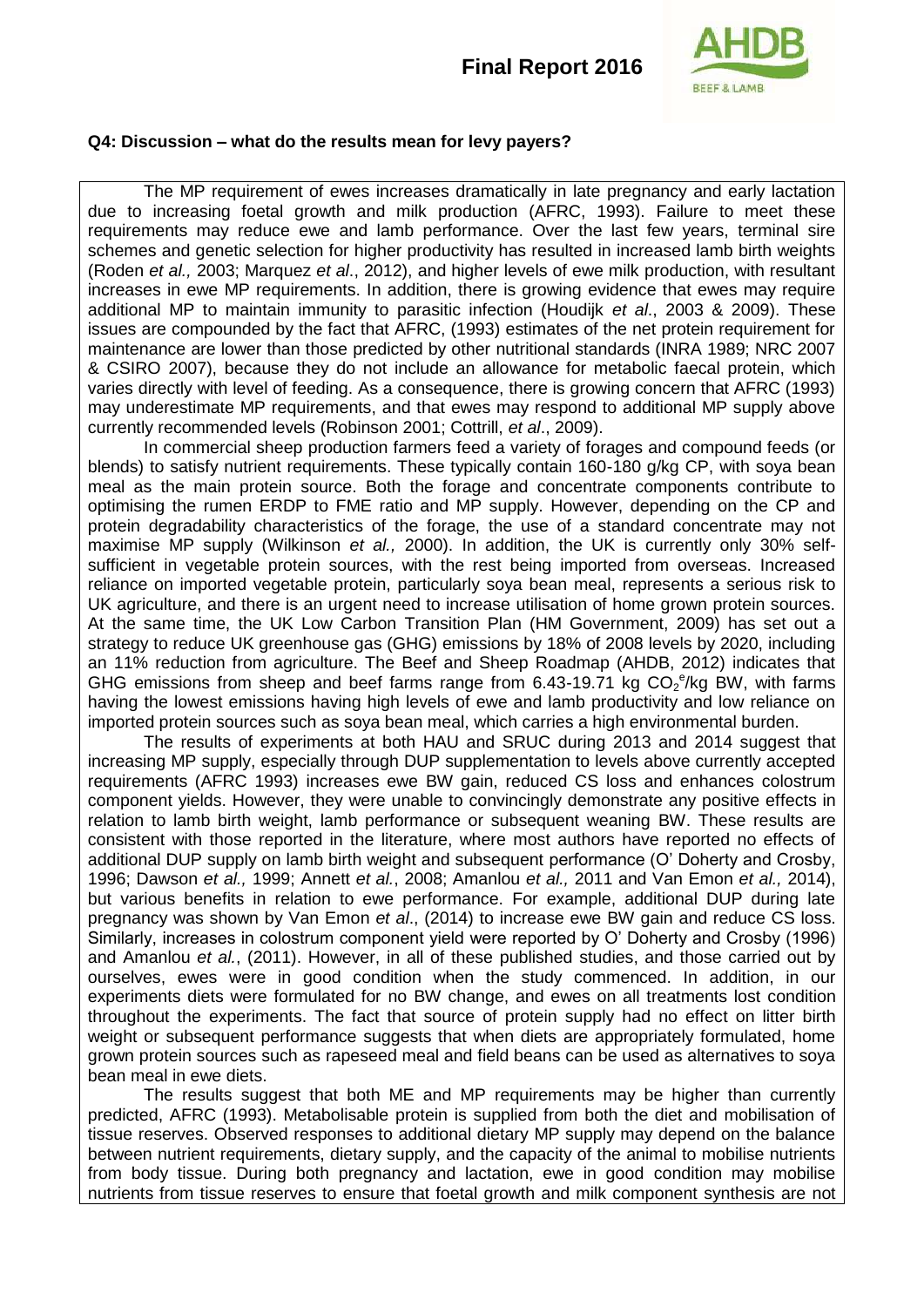

compromised. Consequently, they may only show a marginal response to additional MP supply (Oldham, 1994; Wilkinson, *et al.,* 2000). When glucose requirements for foetal development or lactose synthesis are high, a proportion of the absorbed amino acids may be deaminated to provide precursors for gluconeogenesis in the liver, with the remainder being used to support protein synthesis. However, energy and protein supply from tissue loss may vary depending on ewe condition, and may only be exploited if tissue loss is not physiologically damaging to the animal. A greater response to additional MP supply may be expected if ewes are in poorer condition (Dawson *et al.,* 1999), or presented with a higher nutritional challenge.

In the 2015 experiments, ewes at the HAU trial were subjected to nutritional restriction in mid-pregnancy, calculated to induce a CS loss of approximately 0.5 units, which is common in commercial practice. The fact that nutritional restriction had no effect on litter weight, colostrum and milk component yields is consistent with accepted guidelines that up to 0.5 units of CS loss in mid pregnancy has no effect on placental development and subsequent lamb performance (MLC, 1988). Similarly, nutritional restriction in mid-pregnancy has no effect on litter gain between week 0 and week +4 *post-partum*. However, the reduction in litter gain between week +4 and week +8 observed in lambs on nutritionally restricted ewes suggests that, although not statistically different, milk component yield was lower in these ewes. This is supported by the fact ewe BW and CS loss was greater, and emphasises the importance of ewe CS and maternal body reserves in maintaining milk yield and lamb growth rate throughout lactation.

Ewes fed high protein diets had higher *pre-partum* BW gains than those fed the low protein diets. In addition, although not significantly different, higher protein supply reduced ewe *pre-partum* condition loss. This suggests that ewes used additional MP to support an increase in the weight of the products of conception, resulting in a higher litter birth weight from ewes fed the high protein diets. In addition, ewes fed the higher protein diets had higher colostrum and milk component yields, which resulted in increased litter gain throughout the experiment. However, there was no effect of level of protein supply on ewe *post-partum* BW or CS change or metabolic status. Consequently, the mechanism responsible for the observed increases in ewe performance is unclear.

Throughout the experiment no significant interaction between nutritional restriction in mid pregnancy and level of protein supply were observed. However, there were clear numerical differences. The coefficient of variation (CV %) for some of the variables measured was high, and more replicates per treatment may have been required. *Pre-partum*, ewes which had undergone nutritional restriction on the high protein diet (LHP) had the highest BW gains. They also had the highest litter BW and colostrum component vields. This suggests that for ewes in poor condition, additional MP supply *pre-partum* may be beneficial to maximise litter BW and lamb performance in early lactation. However, *post-partum*, ewes which had not undergone nutritional restriction on the high protein diet (HHP) had the highest BW loss and milk component yields, which resulted in the highest litter gains. As expected, nutritionally restricted ewes on the low protein diet had the lowest litter weights, colostrum and milk component yields, and litter BW gains. Throughout the experiment, the response of ewes to additional MP supply was highest in ewes subjected to nutritional restriction. However the exact mechanism is unclear. It is often the case that ewes that have never experienced nutritional restriction produce 'average' lambs (Vipond, 2016. Personal communication). A period of nutritional restriction may be beneficial in priming metabolic processes to maximise the efficiency of nutrient utilisation, in a similar manner to compensatory growth. During lactation, responses to additional dietary MP supply may depend on the balance between nutrient requirements and the capacity of the animal to mobilise nutrients from body reserves. Although the effects of additional MP supply on litter gain were evident from birth, the effects of nutritional restriction did not become apparent until week +4, suggesting that the availability of energy reserves may influence the response to additional MP supply. For example, additional energy may be required to optimise nutrient utilisation in ewes fed additional MP. This may be available from fat, but not thin ewes, as reported in dairy cows (Garnsworthy and Jones 1987; Jones and Garnsworthy, 1988). However, this mechanism can only be exploited if body tissue loss is not physiologically detrimental to the animal.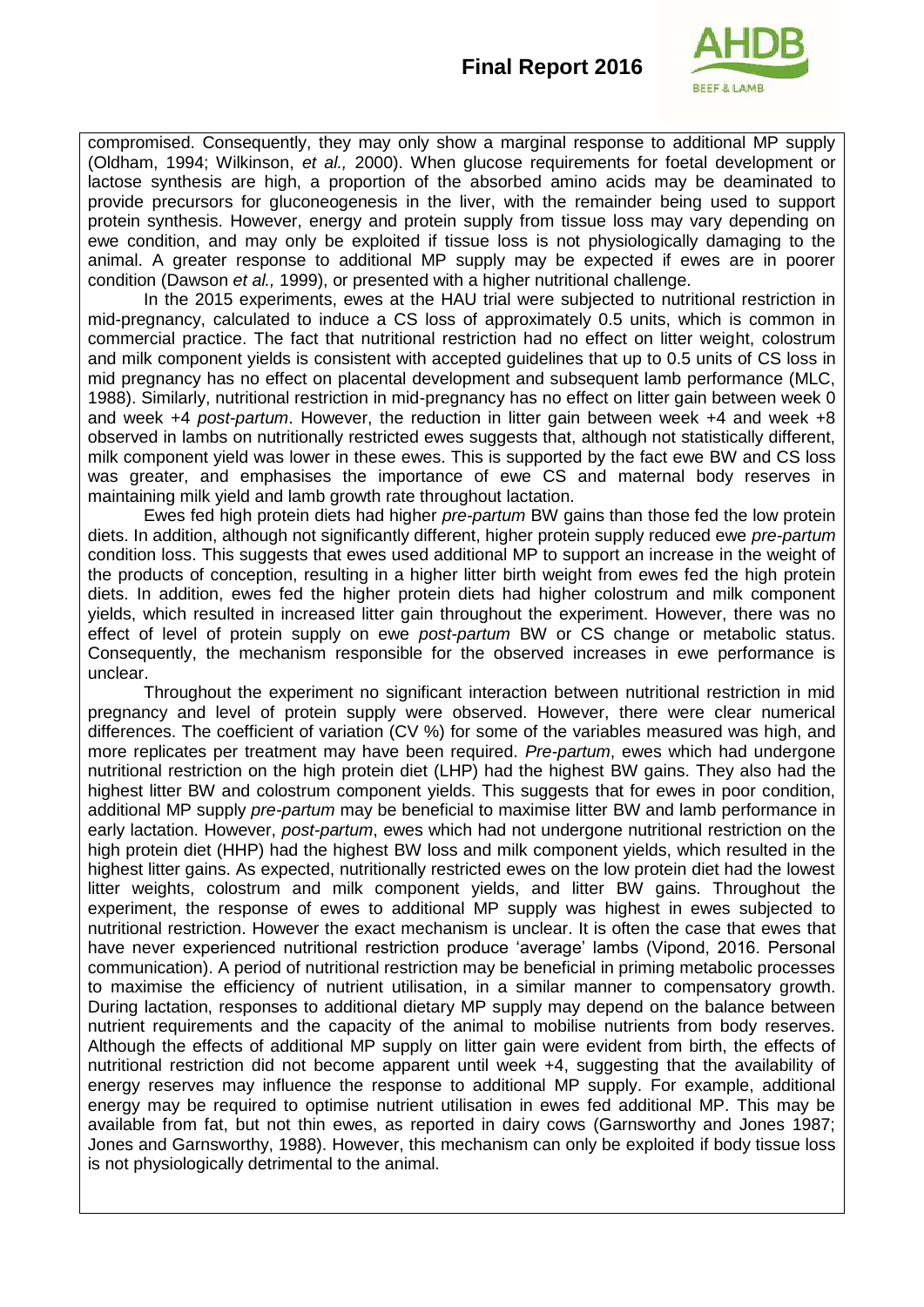

In the 2015 SRUC trial, it was observed that the largest response to DUP supplementation came from ewes that were exposed to worm challenge, although this was only observed at turn out. This contrasts with our expectation that ewes would respond during experimental challenge as well, and reflects commercial practice where ewes are removed from parasitic challenge during housing, and then return to challenge upon turn out. As such, the outcome of this experiment should increase producer confidence in the benefits of DUP supplementation. In this case a mixture of protected soya and rapeseed meal reduced soya input and increased lamb growth rates, adding an extra 2.5 to 3 kg BW to their lambs at weaning.

The following key messages can be obtained from the farm trials conducted. Compound feeds with either 160 or 180 g/kg crude protein may not satisfy the MP requirements of ewes and under certain situations additional DUP supply may increase lamb birth and weaning BW. However, the series of AHDB trials at HAU and SRUC showed considerable variation in response to DUP due to ewe condition and parasitism. Consequently, it may be worthwhile targeting DUP supplementation to thin ewes and those on wormy pastures. Some of the variation in response to DUP may be due to interactions between the starchy components of supplements and high quality forages affecting microbial protein supply. This may explain why additions of DUP to high quality forage work well in practice on commercial farms. Trials have looked at a range of protein sources with evidence of better response to soya and protected soya. Rapeseed meal may also have a role although there could be palatability issues at high inclusion rates, prairie meal has high DUP levels but a poorer amino acid balance. Soya however has a poor environmental footprint and we should strive to use as little as possible. By using protected protein we can halve the amount of soya fed where all we want to add is DUP, for example on silage based diets. Further work is needed on manipulation of amino acid supply made possible by DUP supplementation. Arginine, which is high in soya, may act not only as a building block for protein but also as a precursor for opening new metabolic pathways important to lamb survival. The farm trials suggest that daily supplementation of high quality forages with additional DUP may not be necessary, and that lamb birth and weaning BW can be maintained by moving to supplementation every other day, with considerable savings in labour costs. In addition, moving away from high levels of concentrate supplementation has many advantages. Variation in intake when feeding cereals can risk sub clinical acidosis and consequent reduction in microbial protein supply. Less food to handle, releases time for lambing management and welfare of lambs. Reduced labour and costs will be welcomed by the sheep industry but challenging for the feed supply sector which needs to be taken along with the development of new and better products. However, many farmers will be unable to produce a high quality silage required so there is certainly still a role for traditional compounds. The challenge is to feed ewes so they do not get stressed pre lambing or their grazing disturbed post lambing, here soya and protected soya is better as an ingredient in a TMR than whole cereals, which cause selection, leading to aggression and may have role in lamb mortality.

We need to take all this information forward within a supplementation policy which targets not the traditional approach of meeting theoretical energy needs but on an approach that is centred on achieving successful outcomes of more live lambs.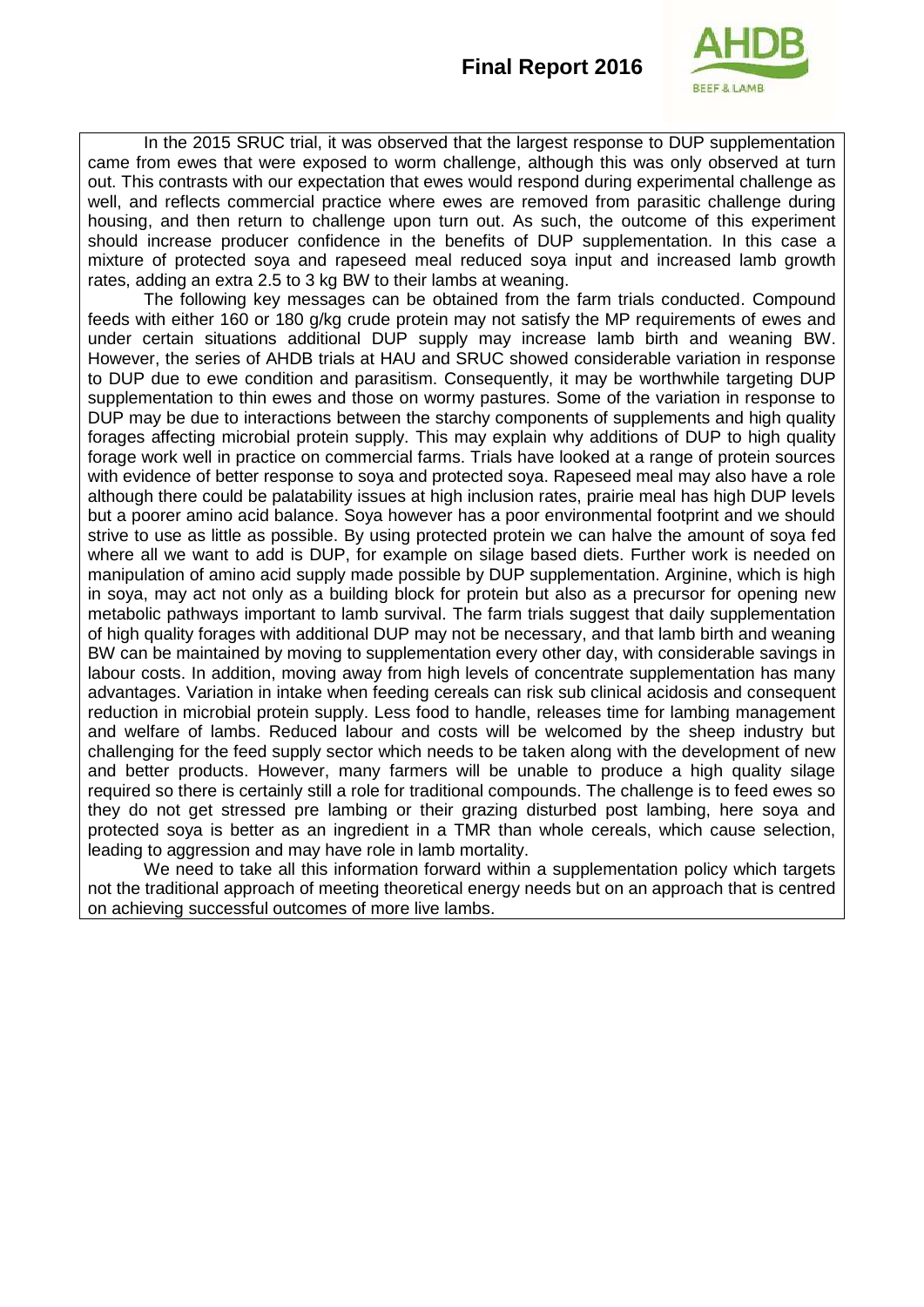

#### **Q5: New knowledge – what key bit of new knowledge that has come out of this project?**

The results of the work carried out indicate the following:

- 1. (HAU) In all three experiments, diets were formulated to satisfy the ME requirements of ewes using AFRC (1993) recommendations, assuming no BW change during both pregnancy and lactation. However, all ewes lost condition suggesting that ME requirements may be higher than predicted. A number of factors may have contributed to this, including the fact that lamb birth weights were higher than those assumed by AFRC (1993).
- 2. (HAU) With ewes in good condition (CS>3.0) additional MP supply above accepted ARFC (1993) requirements has no effect on lamb birth weight or subsequent weaning BW. However, when demand for glucose is high, ewes may show a marginal response to increased MP supply (0.20). This may reduce ewe condition loss and increase colostrum component yield.
- 3. (HAU) Protein source has no effect on lamb birth weight or subsequent lamb performance suggesting that alternative home grown protein sources such as rapeseed meal, and perhaps to a lesser extent field beans, can effectively replace soya bean meal in ewe diets.
- 4. (HAU) The fact that moderate nutritional restriction in mid-pregnancy had no effect on lamb birth weight and early lamb performance is consistent with current recommendations (MLC 1988). However, the resultant reduction in CS and tissue reserves may compromise milk component yield and lamb growth in later lactation.
- 5. (HAU) For ewes in poor condition (CS<2.5) or those having experienced nutritional restriction, additional MP supply above AFRC (1993) requirements *pre-partum* increases may be beneficial to maximise lamb birth weight, colostrum and milk component yields, and subsequent lamb performance. Nutritional restriction may be beneficial in priming metabolic processes to maximise the efficiency of nutrient utilisation.
- 6. (HAU) In all three experiments the high level of MP supply *post-partum* was 100% of AFRC (1993) requirements. The response of ewes to additional MP supply depends on the availability of energy. When energy reserves are depleted and ewes are in poor condition (CS<2.0) a marginal response (0.2) to additional MP supply may be obtained. However, a greater response is likely from ewes with higher tissue reserves. Additional energy may be required to optimise nutrient utilisation in ewes fed additional MP.
- 7. (SRUC) When ewes are in a good condition (>2.5) and virtually worm free, DUP supplementation may only temporarily increase ewe BW but is unlikely to result in improved lamb BW gain.
- 8. (SRUC) Despite an absence of a carry over effect of DUP supplementation during late pregnancy on ewe performance, blood samples showed a carry over effect on plasma albumin, indicating that the latter may not always reflect ewe nutritional status.
- 9. (SRUC) In the presence of an active worm challenge, the response of ewes to DUP supplementation on lamb performance is more pronounced. In the Year 3 trial, this was not the case for ewes not challenged during housing. This novel observation suggests that it may be beneficial for ewes to always have some level of parasite exposure, even during housing, to maintain an active immune system.
- 10. (SRUC) In support of observation 6 above, DUP supplementation increased plasma BHB levels, which may indicate that body reserves were mobilised to utilise protein arising from restricted energy feeding. At the same time, it was observed that exposure to incoming larvae increased plasma BHB, may have resulted from fat mobilisation to fuel pathophysiological responses.
- 11. (SRUC Farm trials) Making use of the expectation that protected protein should not affect rumen metabolism, at least to the same extent as rumen degradable protein, two independent farm trials demonstrated that daily feeding of protected soya resulted in the same ewe performance as 3x per week supplementation. This attribute of DUP supplementation provides farmers with an opportunity to reduce labour costs.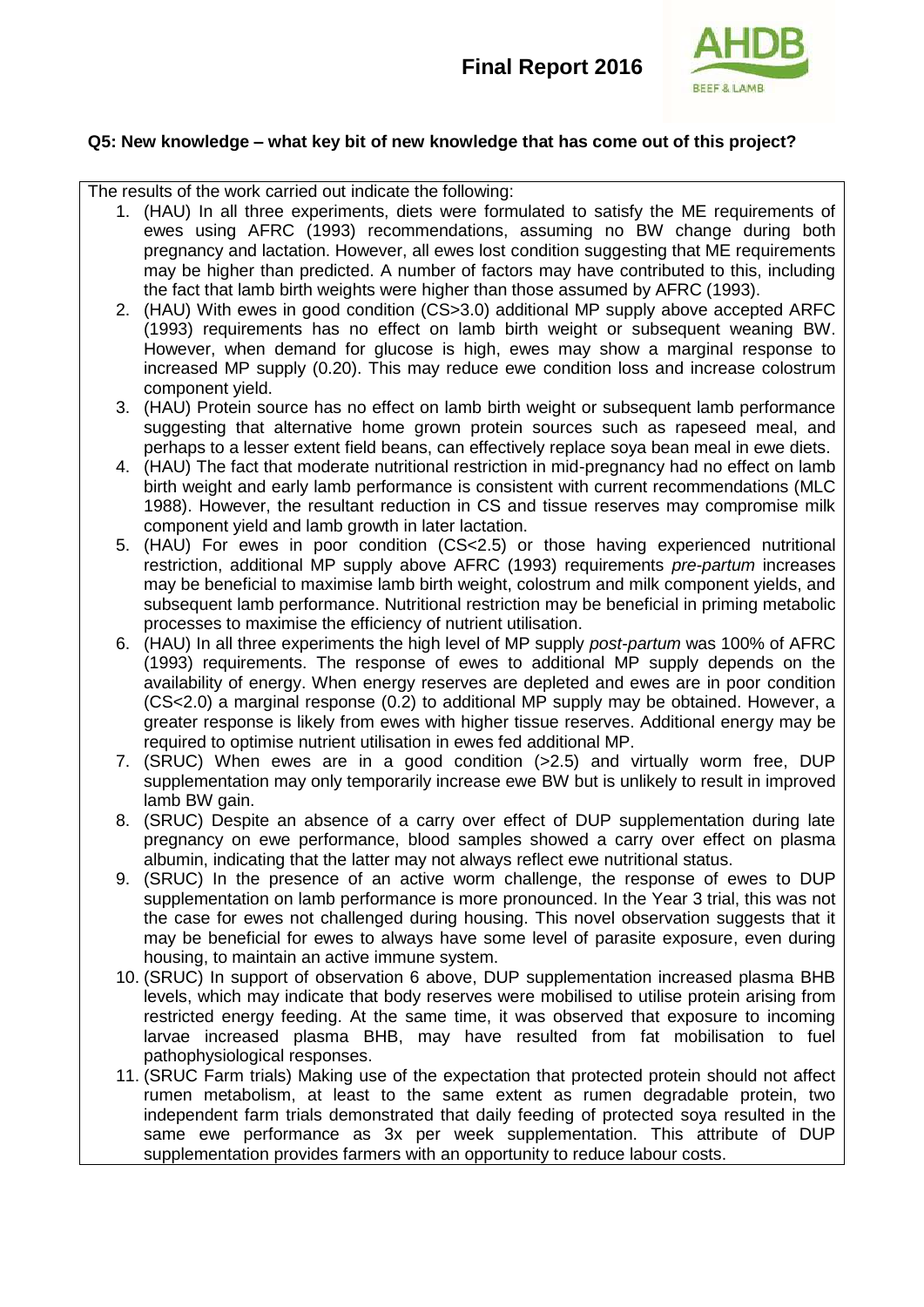

## **Q6: Gaps in knowledge – what gaps in knowledge did this project identify?**

The results of the work carried out suggest the following gaps in knowledge:

- 1. (HAU) In all three experiments, diets were formulated to satisfy the ME requirements of ewes using AFRC (1993) recommendations, assuming no BW change during both pregnancy and lactation. However, all ewes lost condition suggesting that ME requirements may be higher than predicted. Further work is required to re-evaluate the ME requirements of pregnant and lactating ewes.
- 2. (HAU) The response of ewes to additional MP supply depends on the complex interaction between energy and protein supply from both the diet, and from mobilisation of tissue reserves. However, energy and protein supply from tissue reserves may depend on physiological state, CS and previous nutrition and may only be exploited if tissue loss is not physiologically damaging to the animal. Further work is required to better understand the relationship between CS loss and nutrient supply.
- 3. (HAU and SRUC) The conclusions drawn from the current work are derived from relatively small scale intensive experiments using Suffolk x Mule ewes at HAU throughout and Texel x Mule ewes at SRUC Years 1 and 2, and Dorset x Dorset crosses at SRUC Year 3. Further work is required to test outcomes in larger scale commercial practice.
- 4. (SRUC) It remains unclear whether carry over effects from late pregnancy into lactation may reduce the need to develop supplementation strategies post turn out. Experiment 2 failed to observe this, although subsequent work suggests that this may have been due to complex interactions between other drivers of protein scarcity (worm challenge, body reserves, protein quality).
- 5. (SRUC) All the calculations underlying the results presented were based on published assumptions for protein protection, ruminal degradation and microbial protein synthesis, with associated errors. Detailed rumen degradability and microbial protein synthesis studies on novel protected protein sources would facilitate better interpretation of the results obtained.
- 6. (SRUC) In contrast to previous work at SRUC, increased DUP supply failed to reduce worm egg excretion when ewes were naturally carrying a worm burden. This indicates that additional protein may only reduce faecal egg counts during active challenge, which would agree with the long held view that incoming larvae rather than adult worm burdens limit productivity.
- 7. (SRUC) All trials suggest that responses to additional DUP supplementation on ewe performance may have been limited by energy availability, arising from the restricted feeding. Greater responses to DUP supplementation may be obtained when it coincides with an increase in energy supply, either from increased fibre intake (starch and sugars may be too risky for acidosis) or protected fat.
- 8. (SRUC Farm trials) The excellent results from feeding high quality silage with protected soya only suggest that tailor made silage may be a novel way to reduce reliance on traditional concentrates. It might be tested whether different types of silages or addition of protected soya during the ensilage process results in an ensilaged TMR product that does not require any supplements to obtain satisfactory production, and what level of protected protein should be added to high ME silage to meet ewe MP requirements.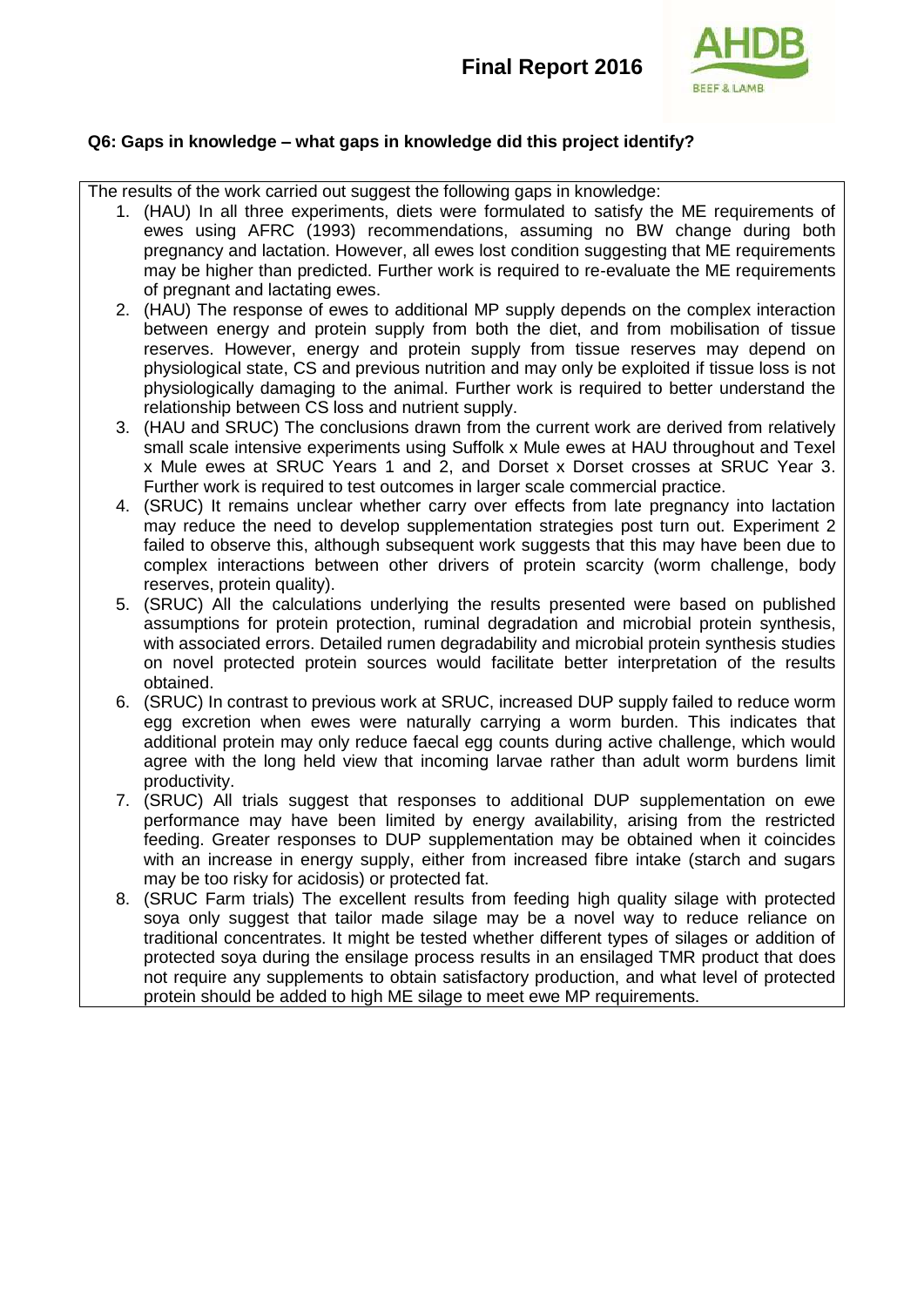

#### **Q7: Cost:benefit – what is value of this project?**

One of the most regular questions farmers ask when they hear about responses to DUP supplementation on ewe performance is what the cost-benefit implications would be. From this project, we can extract some data that can help to address this important issue. As presented above, only Year 3 ewe trials at both HAU and SRUC showed that additional DUP supply increased lamb weaning BW. In experiment 3 at HAU lamb performance were greatest from ewes that that had experienced nutritional restriction during mid pregnancy. In experiment 3 at SRUC lamb performance was greatest from ewes exposed to worms upon turn out only (unexpectedly in contrast to ewes experimentally exposed to worm challenge during housing). Therefore, for the cost-benefit analysis approached below, this sub-set of data has been used.

The benefits of an increased lamb BW gain need to be compared against the costs of additional DUP supplementation. The financial benefits would arise from reduced lamb losses, an accelerated finishing, which often attracts greater lamb prices and reduced grazing days for lambs, which frees up forage for other purposes. The costs would arise from the additional costs of high DUP concentrates or purchase and feeding of straights providing similar levels of DUP. In this estimation of the cost-benefit, the latter has been approached by estimating the monetary value of the protected SBM equivalent of the extra DUP fed, relative to the non-supplemented counterparts.

The HAU study indicated an additional lamb BW of 3.06 kg at weaning for each of the twin lambs from an extra input of 2580 g DUP per ewe. For the SRUC studies, these figures were 2.66 kg at weaning for each of the twin lambs from an extra input of 3092 g DUP per ewe. Assuming that protected SBM (Sopralin®) contains DUP at 282 g/kg (Hazzledine, 2008), and costs £440/tonne delivered (March 2016, Vipond, personal communications), this means an extra costs of £4.02 per ewe for HAU and £4.82 per ewe for SRUC. Assuming drawing at 42 kg BW, and that BW differences at weaning remain until drawing, the heavier lambs at weaning translate to a reduction in grazing of 14 days for HAU (assuming 225 g/day post weaning growth) and 11 days for SRUC (measured 239 g/day post weaning growth to realized drawing). Assuming that for Autumn lambs this ~14 days accelerated finishing could result in an increase in price by 15p per kg dwt, and at a killing out percentage of 45%, then this would have provided a return of £5.70 per ewe for her twin lambs. Further assuming that grazing costs £1 per head per week (Vipond, personal communications), the reduced grazing reduces costs at £3.89 for HAU and £3.29 for SRUC brings a net benefit ranging from £5.56 for HAU data and £4.17 for SRUC data. These calculations, and thus the net benefit, are sensitive to prices, and will greatly depend on the cost of supplements and the seasonal variations in lamb price. A larger data set, however, would be needed to also factor in whether, and to what extend DUP supplementation affects lamb survival. Both trials used here were too small to provide meaningful data on that; if DUP supplementation increases lamb survival, which is expected, then the margins would increase considerably.

The other cost benefit comes from cost savings during housing, as observed during the farm trials. Whilst feeding protected SBM 3 x per week rather than weekly at same weekly rates will not affect costs of supplements used, the labour saving is significant, and both farmers considered that a great benefit of this approach, though difficult to quantify in monetary terms. Both farmers, however, replaced the traditional feeding of concentrates and silage with feeding soya and vit/min only whilst offering 11 ME+ silages. This resulted in a cost saving of £2.25 per ewe between 2014 and 2015 on one of the farms, whilst performance was similar if not better. Provided that high ME silage is available, the savings in time, cost and labour through supplementing with protected soya only can offer big savings to farmers over conventional approaches where farmers often overfeed rumen degradable protein. As an example of the savings in feed and labour a Northumberland farmer who attended both the AHDB field day at Causeypark and the SRUC ewe nutrition workshop, saved £9.87/ewe over previous years costs by supplementing an average silage with sova + sugar beet. In addition to saving £12,000, time saved on mixing feed was 1.5 h/day and prolapses reduced from an average of 15-20/year to 1. This work has been invaluable in giving the confidence to obtain funding from KTIF and H2020 to target reducing UK lamb mortality by 5% by integrating its findings with other best practices.